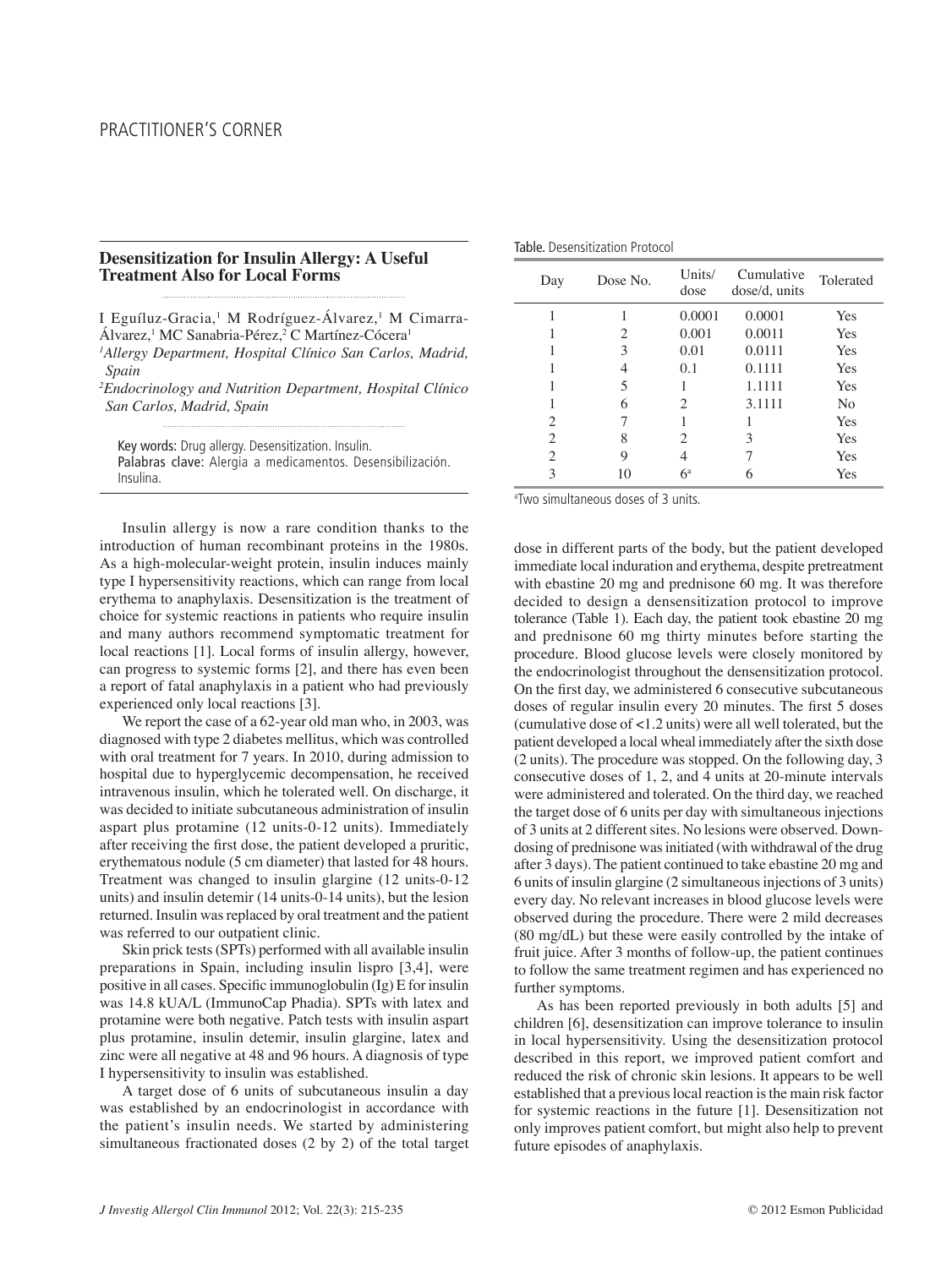### **Acknowledgments**

We thank nurses María Ángeles Gil-García and Prado Lucendo-Abarca for their help during the procedure.

### **References**

- 1. Messadd D, Outtas O, Demoly P. Hypersensitivity to insulin. Prese Med. 2004; 33(9 Pt 1):631-8
- 2. Heinzerling L, Raile K, Rochlitz H, Zuberbier T, Worm M. Insulin allergy: clinical manifestations and management strategies. Allergy.2008; 63(2):148-55.
- 3. Kaya A, Gungar K, Karakose S. Severe anaphylactic reaction to human insulin in a diabetic patient. J Diabetes Complications. 2007. 21(2):124-7.
- 4. Pánczél P, Hosszúfalusi N, Horváth MM, Horváth A. Advantage of insulin lispro in suspected insulin allergy. Allergy. 2000; 55(4):409-10
- 5. Lluch-Bernal M, Fernández M, Herrera-Pombo JL, Sastre J. Insulin lispro, an alternative in insulin hypersensitivity. Allergy. 1999; 54(2):186-7
- 6. Moyes V, Driver R, Croom A, Mirakian R, Chowdhury TA. Insulin allergy in a patient with type II diabetes successfully treated with continuous insulin infusion. Diabet Med. 2006. 23 (2): 204-6
- 7. Eapen SS, Conner EL, Gern JE. Insulin desensitization with insulin lispro and a insulin pump in a 5-year-old child. Ann Allergy Asthma Immunol. 2000. 85(5):395-7

❚ *Manuscript received June 20, 2011; accepted for publication, October 4, 2011.*

#### **I Eguíluz-Gracia**

Hospital Clínico San Carlos Calle Profesor Martín Lagos s/n 28040, Madrid, Spain E-mail: kemenda@hotmail.com(8)

# **A Case of Cimetidine-Induced Immediate Hypersensitivity**

HJ Cho, HS Yoo, SY Park, EM Yang, MG Yoon, HS Park, YM Ye

*Department of Allergy and Clinical Immunology, Ajou University School of Medicine, Suwon, South Korea*

Key words: Cimetidine. Immediate hypersensitivity. Basophils. Palabras clave: Cimetidina. Hipersensibilidad inmediata. Basófilos.

Histamine receptor  $2 \text{ (H}_2)$  blockers such as cimetidine, famotidine, and ranitidine are mainly used for the treatment of disorders related to gastric acid hypersecretion [1]. A number of hypersensitivity reactions to  $H<sub>2</sub>$  antagonists, mostly demonstrated by oral provocation and skin tests, have been reported [2,3]. Basophil activation testing (BAT) was recently used for the in vitro diagnosis of immunoglobulin (Ig) E– mediated drug allergy [4]. To our knowledge, our case report is the first to describe cimetidine-induced acute urticaria and angioedema confirmed by both intradermal tests and BAT.

A 34-year-old female presented with angioedema and generalized urticaria 1 hour after intravenous administration of cimetidine 200 mg. Her medical and family history was unremarkable. About 1 month later, skin tests with cimetidine, ranitidine, and famotidine were performed. The skin prick tests were all negative, but intradermal tests performed at dilutions of 0.1, 1, and 10 mg/mL were positive for cimetidine and ranitidine at the 10-mg/mL concentration. The results for famotidine were negative. Intradermal tests in 5 nonatopic, healthy controls yielded negative results for 10mg/mL of cimetidine.

No specific IgE to cimetidine or ranitidine was detected in the patient's sera by enzyme-linked immunosorbent assay (ELISA). CD203c and CD63 expression on blood basophils of the patient was determined by flow cytometry at the time of reaction and during the convalescence phase. CD203c and CD63 expression levels were both increased on the day of cimetidine administration (71.5% and 28.9%, respectively) compared to during convalescence (43.7% and 7.8%, respectively). Following incubation of the basophils with cimetidine at dilutions of  $10^{-5}$ ,  $10^{-3}$ ,  $10^{-1}$ ,  $1$ ,  $10 \text{ mg/mL}$  for  $30$ minutes, CD203c expression decreased in a dose-dependent manner (Figure). There was no significant difference in CD203c expression on the basophils of a healthy volunteer before and after cimetidine administration (35.7% vs 37.0%).

After obtaining informed consent, we performed an openlabel oral challenge with cimetidine and famotidine. An hour and a half after ingestion of cimetidine 200 mg, the patient developed angioedema on the face and urticaria on the neck and on the arms and legs. The oral challenge with famotidine was negative.

H2 antagonists are generally well tolerated and adverse reactions are rare [1]. Although the use of these drugs is rarely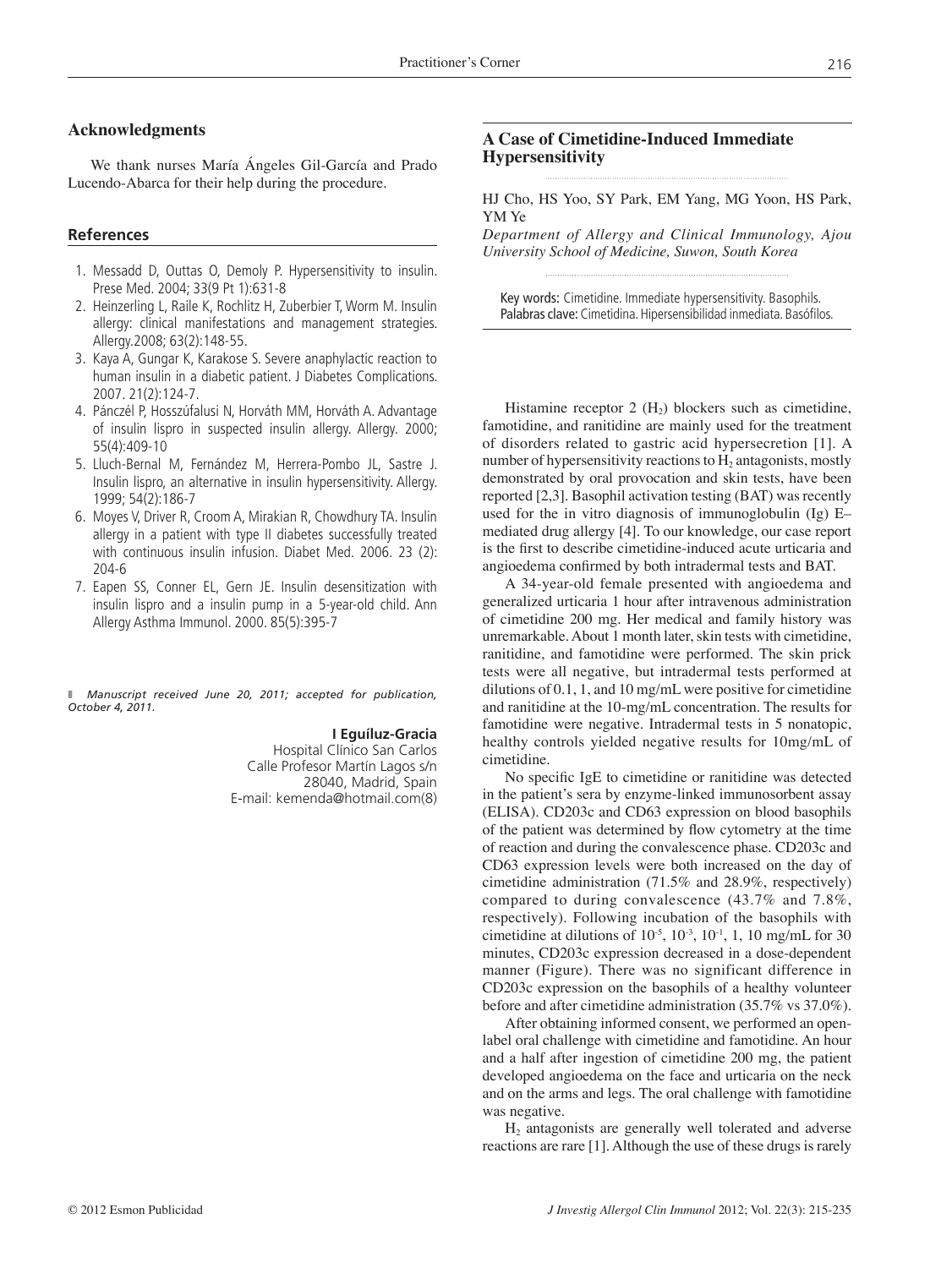

Figure. Basophil activation test results. Peripheral blood basophils from the patient were incubated with cimetidine at dilutions of  $10^{-5}$ ,  $10^{-3}$ , 10<sup>-1</sup>, 1, and 10 mg/ml. CD203c expression was increased on the day of reaction (71.5%) compared to during convalescence (43.7%). Expression levels, however, decreased in a dose-dependent manner after incubation of basophils with cimetidine.

associated with hypersensitivity reactions, there have been reports of asthma and rhinitis, urticaria, anaphylaxis and even toxic epidermal necrolysis and acute generalized exanthematous pustulosis [5]. However, as a strong inhibitor of the cytochrome P450, cimetidine, rather than inducing hypersensitivity reactions, generally gives rise to drug interactions.

In our case, we confirmed cimetidine-induced acute urticaria and angioedema by an oral challenge test. Possible cross-reactivity with ranitidine was suggested by the intradermal tests results, but no cross-reactivity was noted for famotidine. To elucidate the mechanism of immediate hypersensitivity reactions to cimetidine, we performed in vitro tests, including ELISA, to detect specific IgE antibodies and basophil surface expression of CD203c and CD63. Specific IgE to cimetidine was not identified in the sera of the patient. Moreover, cimetidine decreased basophil activation in the patient. Skin keratinocytes expressing cytochrome P450 enzymes are involved in drug metabolism [6], possibly explaining why intradermal testing with cimetidine was positive in the absence of serum specific IgE to cimetidine. Cimetidine metabolites thus, rather than cimetidine itself, might have been responsible for the allergic reaction in our patient. Ranitidine, nizatidine and famotidine, but not cimetidine, share similar side chains on the ring structures. This could explain why cross-reactivity between cimetidine and other  $H_2$  antagonists is rarely seen [5]. A recent study reported a case of cimetidine-induced anaphylaxis with possible cross-reactivity between ranitidine and famotidine based on skin test results [2]. Considering that the sulfoxide is a metabolite of both cimetidine and ranitidine [7], it is possible that a cross-reaction occurred between metabolites common to the 2 drugs rather than between cimetidine and ranitidine themselves. An oral challenge with ranitidine and testing of the metabolites of the 2 drugs by skin tests and BAT could provide more information to confirm our suspicion of cross-reactivity between cimetidine and ranitidine in our patient.

While the challenge test is the gold standard for diagnosing allergy, it has limitations in patients with a history of anaphylaxis or with severe comorbid disorders. Because the relevant immunogen, including intermediate metabolites, is unknown in most drugs [8], the predictive value of skin testing and other methods for detecting specific IgE to  $H_2$  antagonists remains uncertain. We were unable to identify specific IgE to cimetidine in our patient using the protocol described in a previous report that demonstrated serum specific IgE in a patient with  $H_2$  blocker–induced anaphylaxis [9].

CD203c is a useful marker for flow cytometric analysis of increased basophil surface expression in response to IgEdependent stimuli [4]. It has been proven that BAT has high specificity and moderate sensitivity for diagnosing allergy to certain drugs such as ß-lactam antibiotics, neuromuscular blocking agents, and clavulanic acid [4].

Considering that the incubation of the patient's basophils with cimetidine resulted in a gradual decrease in CD203c expression in the case reported, it can be postulated that  $H<sub>2</sub>$ , like  $H<sub>1</sub>$  antagonists, may suppress basophil activation. This hypothesis is consistent with a previous report that demonstrated that  $H_2$  antagonists potentiated the effects of  $H<sub>1</sub>$  antihistamines in suppressing histamine-induced wheals [10]. Therefore, conventional BAT, which involves incubating allergens with basophils, cannot be applied to the diagnosis of  $H<sub>2</sub>$  antagonist–induced hypersensitivity due to the inhibitory effect of these allergens on basophil activation. By contrast, investigating CD203c and CD63 expression on basophils at the time of the reaction would be a relatively safe and useful means of confirming IgE-mediated hypersensitivity in vitro.

In conclusion, our patient developed urticaria and angioedema following the administration of cimetidine. Based on a positive intradermal test to cimetidine and increased CD203c and CD63 expression levels on basophils on the day of the reaction, we suggest the involvement of an IgE-mediated mechanism.

### **Acknowledgments**

This research was supported by a grant (09182KFDA847) from Korea Food & Drug Administration in 2011.

#### **References**

- 1. Brimblecombe RW, Duncan WAM, Durant GJ, Ganellin CR, Parsons ME, Black JW. The pharmacology of cimetidine, a new histamine H2-receptor antagonist. British Journal of Pharmacology. 2010;160:S52-3.
- 2. Song W-J, Kim M-H, Lee S-M, Kwon Y-E, Kim S-H, Cho S-H, Min K-U, Kim Y-Y, Chang Y-S. Two Cases of H2-Receptor Antagonist Hypersensitivity and Cross-Reactivity. Allergy, Asthma and Immunology Research. 2011;3:128-31.
- 3. Whalen JP. Hypersensitivity to cimetidine. J Clin Pharmacol. 1985;25:610.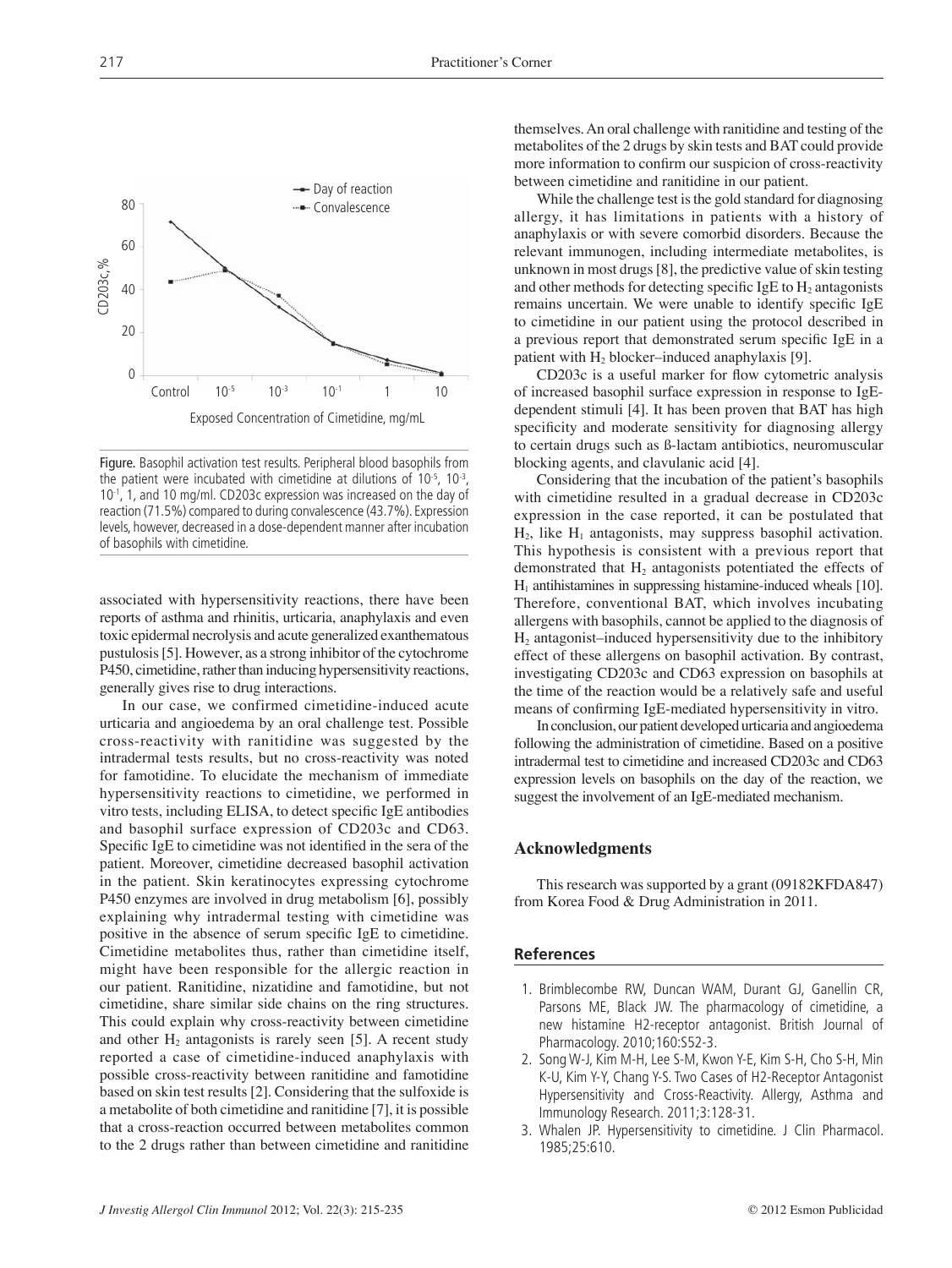- 4. Sanz ML, Gamboa PM, Mayorga C. Basophil activation tests in the evaluation of immediate drug hypersensitivity. Curr Opin Allergy Clin Immunol. 2009;9:298-304.
- 5. Kim YI, Park CK, Park DJ, Wi JO, Han ER, Koh YI. A case of famotidine-induced anaphylaxis. J Investig Allergol Clin Immunol. 2010;20:166-9.
- 6. Baron JM, Holler D, Schiffer R, Frankenberg S, Neis M, Merk HF, Jugert FK. Expression of multiple cytochrome p450 enzymes and multidrug resistance-associated transport proteins in human skin keratinocytes. J Invest Dermatol. 2001;116:541-8.
- 7. Burks TF. Drugs affecting gastrointestinal function. In: Munson PL, Mueller RA, Breese GR, editors. Principles of pharmacology: basic concepts and clinical applications. NewYork: Chapman & Hall; 1996. p1064-7.
- 8. Romano A, Torres MJ, Castells M, Sanz ML, Blanca M. Diagnosis and management of drug hypersensitivity reactions. Journal of Allergy and Clinical Immunology. 2011;127:S67-73.
- 9. YI K, HS P, IS C. Ranitidine-induced anaphylaxis: detection of serum specific IqE antibody. Allergy. 2006;61:269-70.
- 10. Dhanya NB, Rai R., Srinivas CR. Histamine 2 blocker potentiates the effects of histamine 1 blocker in suppressing histamine-induced wheal. Indian J Dermatol Venereol Leprol. 2008;74(5):475-7.

❚ *Manuscript received July 19, 2011; accepted for publication, October 13, 2011.*

#### **Young-Min Ye**

Department of Allergy and Clinical Immunology Ajou University School of Medicine, San 5, Wonchun-dong, Yeongtong-gu Suwon, Korea 443-721 E-mail: ye9007@ajou.ac.kr

## **Selective Nonimmediate Reaction to Ampicillin**

- L Sánchez-Morillas,<sup>1</sup> P Rojas Pérez-Ezquerra,<sup>1</sup> M Reaño-Martos,<sup>2</sup> R González-Mendiola,<sup>1</sup> C Mayorga,<sup>3</sup> JJ Laguna  $M$ artínez $1$
- *1 Allergology Department, Hospital Central de la Cruz Roja, Madrid, Spain*
- *2 Allergology Department, Hospital Universitario Puerta de Hierro Majadahonda, Madrid, Spain*

*3 Allergology Department, Hospital Carlos Haya-Fundación IMABIS, Málaga, Spain*

Key words: Aminopenicillins. Ampicillin. Delayed reaction. Crossreactivity.

Palabras clave: Aminopenicilinas. Ampicilina. Reacción no inmediata. Reactividad cruzada.

Penicillins are the most frequently implicated drugs in immunologic adverse reactions such as immunoglobulin (Ig) E–mediated immediate reactions, maculopapular exanthema, erythema multiforme, and fixed drug eruptions [1].

Ampicillin has been widely used since it was introduced in 1961. Reported reactions include exanthema, desquamative contact eczema, urticaria, and anaphylaxis [2,3].

Reactions attributed to T cell–dependent responses vary from mild reactions, such as exanthema or delayed urticaria, to more severe reactions such as Stevens-Johnson syndrome or toxic epidermal necrolysis [4]. The most common type is exanthema (occurring in 25% of all cases with skin manifestations), followed to a lesser extent by urticaria [3].

A 42-year-old man with no history of atopy or allergy fainted after injection of intramuscular penicillin for the treatment of an infection. The patient did not remember the penicillin involved. We have no further details of this episode.

Prick and intradermal test results with benzylpenicilloyl polylysine as the major determinant (0.04 mg/mL) and minor determinant mixture (0.5 mg/mL) were negative. Both major and minor determinants were purchased from Diater SA. Skin test results with benzylpenicillin 10 000 IU/mL (Normon SA), amoxicillin 20 mg/ml (GlaxoSmithKline SA), ampicillin 20 mg/mL (Normon SA), cloxacillin 20 mg/mL (Normon SA), cefuroxime 2 mg/mL (GlaxoSmithKline SA), and ceftazidime 2 mg/mL (Combino Pharm SL) were all negative. Specific IgE antibodies to penicillin V, penicillin G, amoxicillin, and ampicillin (CAP-FEIA, Phadia) were also negative. Patch testing was performed on the patient's upper back with penicillin, amoxicillin, and ampicillin (all at a concentration of 5% in petrolatum). Patch tests were read at 48 and 96 hours, and the results were negative. A lymphoblastic transformation test with penicillin, amoxicillin, and ampicillin at 250 and 50 μg/mL also gave negative results.

After obtaining the patient's informed consent, we performed a single-blind oral challenge with phenoxymethylpenicillin (125, 250, and 500 mg), amoxicillin (125, 250, and 500 mg),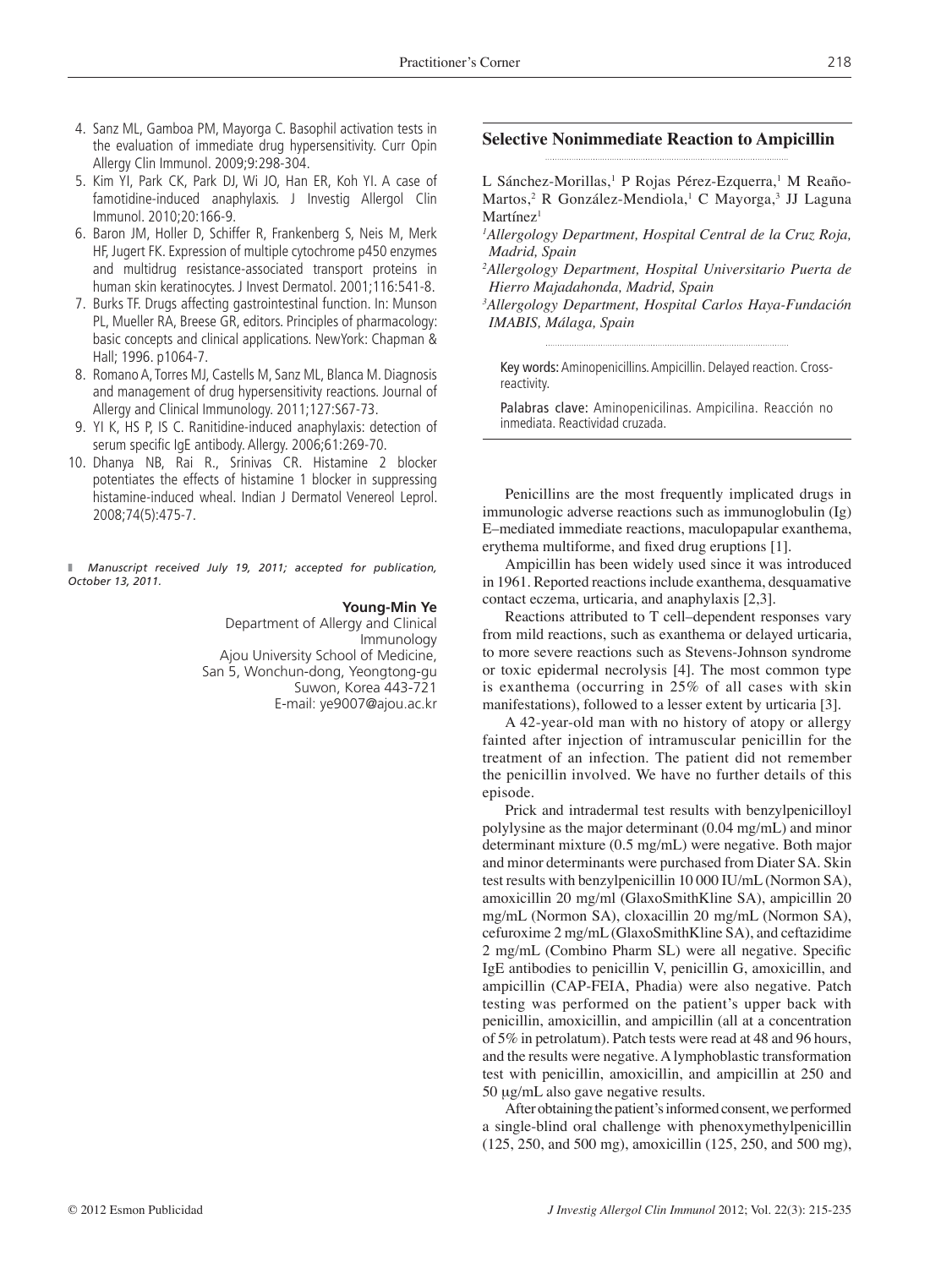cloxacillin (125, 250, and 500 mg), and ampicillin (125, 250, and 500 mg), increasing doses at 1-hour intervals. To rule out a nonimmediate reaction, the therapeutic dose was subsequently taken at home every 8 hours for 3 days. An oral challenge with phenoxymethylpenicillin, amoxicillin, and cloxacillin was negative. The result of a single-blind oral challenge with ampicillin was positive, with a delayed reaction. Twenty-four hours after the challenge (cumulative dose of 1875 mg), a pruritic maculopapular rash was observed on the trunk and arms. The symptoms subsided in 48 hours with systemic antihistamines and corticosteroids.

As the patient had experienced the reaction more than 2 years earlier, and according to the recommendations set out in the position paper of the European Network for Drug Allergy [5], the skin tests were repeated after 4 weeks. The results were again negative. Due to the difference between the findings of the allergy workup and the history as reported by the patient, we decided to repeat the oral challenge to confirm that ampicillin had caused the reaction. The result of the second oral challenge with ampicillin was also positive. Twenty-four hours after the challenge, the patient developed the same symptoms as after the first challenge.

Maculopapular or morbilliform rashes are common during treatment with ß-lactams, particularly ampicillin [6]. These rashes usually appear at least 2 to 3 days after the drug has been started, are not associated with IgE antibodies, and do not appear to predispose the patient to urticarial reactions. Over the last decade, however, various investigators have come to the conclusion that these rashes often represent type IV (cellmediated) hypersensitivity, which is associated with patch test and/or delayed intradermal test positivity [6].

In nonimmediate reactions, patch and/or intradermal tests have been proposed for in vivo diagnosis. Although the lymphocyte transformation test has also been proposed for diagnostic purposes, its role has not been defined [4]. In a prospective study of nonimmediate reactions, Padial et al [4] found that only 9% of individuals had a positive intradermal test result. We performed both intradermal and patch tests and a lymphocyte transformation test, and the results were negative for all three. A drug challenge was necessary to establish the diagnosis.

Studies carried out with monoclonal antibodies [7] and polyclonal antibodies [8,9] in animals have shown that ampicillin can induce an immunological response linked to its side chain structure. In humans, there is not sufficient evidence to prove that ampicillin is able to induce a specific response. Experimental studies indicate that the side chain of ampicillin may generate unique epitopes and that low cross-reactivity with amoxicillin exists [2]. In our case, the patient was sensitized to ampicillin and tolerated amoxicillin; therefore, he may be sensitized to the specific epitopes to this drug. In addition, immunologic specificity was demonstrated by the fact that the patient tolerated oral phenoxymethylpenicillin, a molecule that differs from ampicillin only in that it lacks an amino group on the benzene ring.

In summary, we report a patient with a selective nonimmediate reaction to ampicillin with good tolerance to amoxicillin and phenoxymethylpenicillin. The diagnosis was confirmed using a positive single-blind oral challenge.

# **Acknowledgments**

This work was supported by grants from the Spanish Health Ministry (FIS) network RIRAAF (RD07/0064).

## **References**

- 1. Sánchez-Morillas L, Laguna-Martínez JJ, Reaño-Martos M, Gómez-Tembleque P, Rojo Andrés E. Fixed drug eruption caused by amoxicillin-clavulanic. Ann Allergy Asthma Immunol. 2008; 101(3): 335.
- 2. Romano A, Torres MJ, Fernández J, Vega JM, Mayorga C, García J, Blanca M. Allergic reactions to ampicillin. Studies on the specificity and selectivity in subjects with immediate reactions. Clin Exp Allergy. 1997; 27: 1425-31.
- 3. López S, Blanca-López N, Cornejo-García JÁ, Torres MJ, Mayorga C, Blanca M. Nonimmediate reactions to betalactams. Curr Opin Allergy Clin Immunol. 2007; 7(4): 310-6.
- 4. Padial A, Antunez C, Blanca-López N, Fernández TD, Cornejo-García JA, Mayorga C, Torres MJ, Blanca M. Non-immediate reactions to beta-lactams: diagnostic value of skin testing and drug provocation test. Clin Exp Allergy. 2008; 38(5): 822-8.
- 5. Torres MJ, Blanca M, Fernández J, Romano A, Weck A, Aberer W, Brockow K, Pichler WJ, Demoly P. Diagnosis of immediate allergic reactions to beta-lactams antibiotics. Allergy. 2003; 58: 961-72.
- 6. Romano A, Quaratino D, Papa G, Di Fonso M, Venuti A. Aminopenicillin allergy. Arch Dis Child. 1997; 76: 513-7.
- 7. Nagakura N, Souma S, Shimuzu T, Yanaguiara Y. Anti-ampicillin monoclonal antibodies and their cross-reactivities to various betalactams. J Anti Chemothe. 1991; 28: 357-68.
- 8. Nishida K, Kinoshita Y, Atsumi T, Shibata K, Horihuchi Y. The analysis of combining sites of rabbit antipenicilloyl antibodies. Immunochemistry. 1972; 9 .1195-202.
- 9. Bondaruk J, Curcio-Vonlanthen V, Schneider CH. Basic aspects related to penicillin-allergy skin testing: on the variability of the hapten-paratope interaction. Allergy. 1995; 50: 671-6.

❚ *Manuscript received July 27, 2011; accepted for publication, October 13, 2011.*

### **Leticia Sánchez Morillas**

Servicio de Alergia. Hospital Central de la Cruz Roja. Reina Victoria 22 28003 Madrid Spain E-mail: lsanchezmorillas@hotmail.com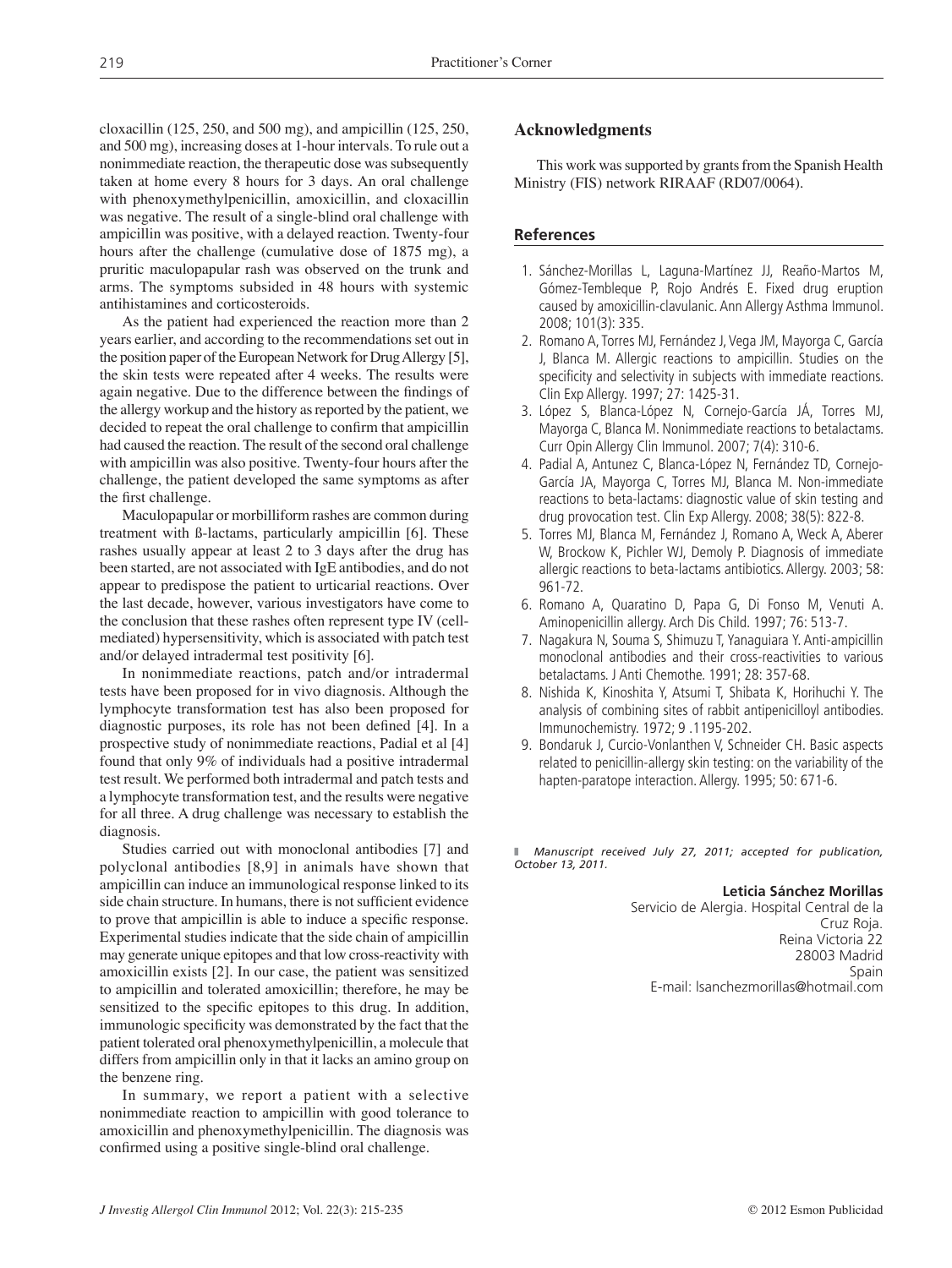## **Lymphoid Tissue Histology in a Patient With ICF Syndrome**

B Makay,<sup>1</sup> Ö Anal,<sup>1</sup> G Köse,<sup>1</sup> Ö Bozkaya,<sup>2</sup> E Özer,<sup>3</sup> E Bora,<sup>2</sup> A Ülgenalp,² D Erçal²

<sup>1</sup>Department of Pediatrics, Division of Immunology-*Rheumatology, Dokuz Eylül University Hospital, Balçova-Izmir, Turkey*

*²Department of Pediatrics, Division of Genetics, Dokuz Eylül University Hospital, Balçova-Izmir, Turkey*

*³Department of Pathology, Dokuz Eylül University Hospital, Balçova-Izmir, Turkey*

Key words: ICF syndrome. Lymphoid histology.

Palabras clave: Síndrome ICF. Histología linfoide.

The immunodeficiency, centromeric instability, and facial anomalies (ICF) syndrome is an inherited immunodeficiency syndrome characterized by a variable degree of mental and motor retardation and dysmorphic facial features [1,2]. Mutations in the DNA methyltransferase 3B gene (*DNMT3B*) are responsible for the majority of ICF cases reported to date [3]. These mutations cause instability in the juxtacentromeric heterochromatin regions of chromosomes 1 and 16, and, sometimes chromosome 9 [4,5]. Clinical features of the ICF syndrome include unusual facial features such as hypertelorism, flat nasal bridge, and macroglossia, mental retardation, intestinal dysfunction, psychomotor impairment, and delayed developmental milestones [6].



Figure. Note the atypical facies of the patient on the left. Primary follicle under the mucosal layer with inconspicuous germinal center (hematoxylin-eosin staining, original magnification  $\times$ 20) in the top right corner. Small number of CD 20<sup>+</sup> lymphocytes outside the germinal centers (CD2020 staining, original magnification ×20) in the bottom right corner.

Immunodeficiency in ICF ranges from severe agammaglobulinemia to a mild reduction in immune response, although B cells are present in sufficient numbers in peripheral blood [6]. The aim of this paper was to demonstrate the immune histology of lymphoid tissue from an ICF patient who had undergone adenotonsillectomy.

A 5-year-old girl was referred to the pediatric immunology department of our hospital because of recurrent infections. She was the first child of nonconsanguineous parents. She had had recurrent acute otitis media and sinusitis since 3 months of age and also had recurrent conjunctivitis. Her developmental milestones were normal and her family history unremarkable.

On physical examination, she was 14.5 kg in weight (25th percentile) and 100 cm (3rd-10th percentile) in height. Her face was dysmorphic, with hypertelorism, flat nasal bridge, low-set ears, high forehead, and macroglossia. Her tonsils were hypertrophic. She had uvula bifidus and a high-arched palate with mandibular prognathism (Figure). The tympanic membranes were bilaterally perforated. She had mild thoracic scoliosis and joint laxity with cubitus valgus. The remainder of the examination was unremarkable.

Laboratory examinations revealed normal leukocyte, erythrocyte, and platelet counts, and immunological studies revealed panhypogammaglobulinemia. Serum immunoglobulin (Ig) G was 42.1 mg/dL (reference range, 345-1236 mg/dL), IgA was <6.6 mg/dL (reference range, 14-159 mg/dL), and IgM was 17 mg/dL (reference range, 43-207 mg/dL). The thymus was visible on chest X-ray. Total serum protein and albumin levels were normal and there was no proteinuria. Repeated serum immunoglobulin levels were all below the lower limit of normal. Anti-rubeola IgG was negative. Natural isohemagglutinins (anti-A and anti-B) were negative. The percentage and number of peripheral blood B cells were normal for her age  $(21.5\%$  and  $0.37 \times 10^9$ /L, respectively.)

The atypical facies and hypogammaglobulinemia in association with normal B cell numbers suggested ICF syndrome. The centromeric instability of chromosomes 1, 9, and 16, shown by standard cytogenetic analysis, confirmed the diagnosis. The patient was started on monthly intravenous immunoglobulin (IVIG) therapy. The frequency and duration of the infections decreased. However, adenotonsillar hypertrophy causing upper airway obstruction required surgical intervention. One year after the start of IVIG therapy, she underwent adenotonsillectomy.

The histopathological examination of the adenoid and tonsillary tissue revealed preserved general architecture. Primary follicles were seen under the mucosal layer but germinal centers were inconspicuous (Figure). CD20+ lymphocytes were scarce outside the germinal centers (Figure) and CD3+ lymphocytes were condensed in the paracortical area. Immunofluorescence staining revealed numerous IgM<sup>+</sup> cells, but very few IgA<sup>+</sup> and IgG<sup>+</sup> cells.

ICF has been described in fewer than 50 patients worldwide since it was first described in 1978 [7]. Among the main features of the disease are hypogammaglobulinemia and agammaglobulinemia. In one study, 27 out of 44 patients had agammaglobulinemia, although they had B cells in the peripheral blood [6]. Recently, Blanco-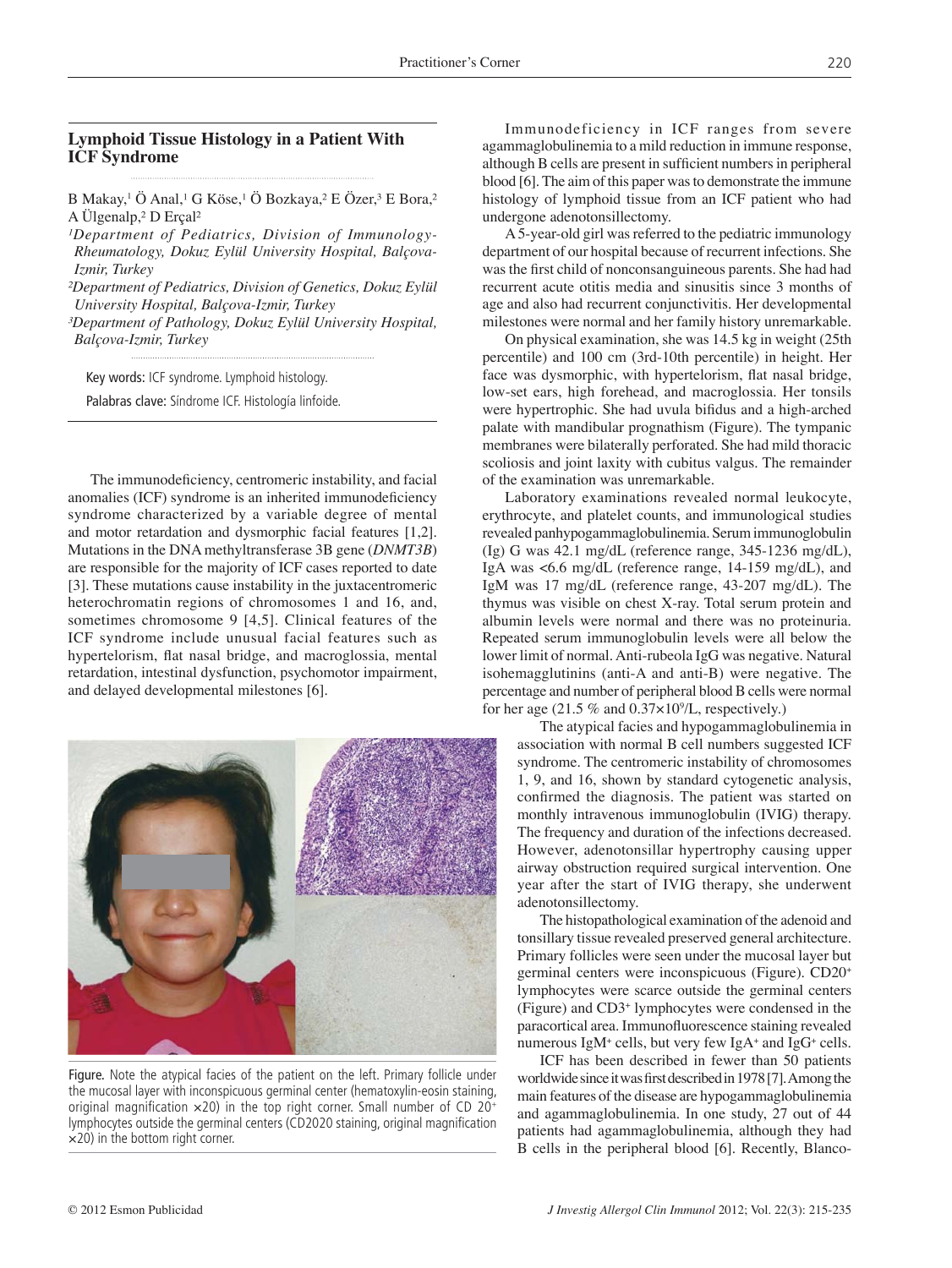Betancourt et al [8] investigated B-cell defects in this syndrome and showed that peripheral blood contained only naïve B cells and that there was a deficiency of memory and gut plasma cells. This suggested that negative selection breakdown and peripheral B-cell maturation blockage might contribute to agammaglobulinemia in ICF. Immune responses usually take place in secondary lymphoid organs such as lymph nodes, and most lymphocytes within these organs are transitory. T cells and B cells segregate into separate regions. B-cell compartments include naïve cells within follicles and marginal zones, with the formation of germinal centers and plasma cells when B cells respond to antigens [9]. The poorly formed germinal centers in the present case confirmed that the B cells had a low response to antigens. The scarcity of CD20<sup>+</sup> cells was consistent with this finding. A dense  $CD3+T$  cell population was shown in the paracortical area. Although the patient had a normal B-cell count in peripheral blood, there were few B cells in the lymphoid tissue. Interestingly, although serum levels of IgA, IgG, and IgM were low, immunofluorescence staining revealed large numbers of IgM<sup>+</sup> cells but very few IgA+ and IgG+ cells. IgM-bearing B cells are formed in the bone marrow. When activated by helper T cell signals (CD40L, cytokines), B cells undergo switching to different Ig isotypes in peripheral lymphoid tissues [10]. The presence of IgM+ cells accompanied by a virtual absence of  $IgA^+$  and  $IgG^+$  cells may suggest deficient isotype switching.

 Blanco-Betancourt et al [8] showed that ICF B cells are competent for class switch recombination and immunoglobulin secretion after in vitro stimulation by CD40L in the presence of cytokines. Our findings suggest that ICF patients, or at least ICF patients like ours, may have a defect in the activation of B cells by helper T cell signals. Our patient had a normal percentage of T cells, including CD4+ helper cells. Unfortunately, we were unable to study T-cell functions. In a meta-analysis of 45 ICF patients, Hagleitner et al [6] reported that of 28 patients who underwent T-cell function testing, 3 showed decreased or absent proliferation of T cells following stimulation with the mitogen phytohemagglutinin.

In conclusion, the histological findings of the lymphoid tissue in the present case, with poorly formed germinal centers and significant changes in lymphoid cell composition and B-cell immunoglobulin expression, may help to explain the mechanisms of immunodeficiency in the ICF syndrome.

## **References**

- 1. Howard PY, Lewis YJ, Haris F, Walker S. Centromeric instability of chromosomes 1 and 16 with variable immune deficiency: a new syndrome. Clin Genet.1985; 27: 501-505.
- 2. Franceschini P, Martino S, Ciocchini M, Ciuti E, Vardeu MP, Guala A, Signorile F, Camerano P, Franceschini D, Tovo PA. Variability of clinical and immunological phenotype in immunodeficiencycentromeric instability-facial anomalies syndrome: report of two new patients and review of the literature. Europ J Pediat. 1995; 154: 840-846.
- 3. Hansen RS, Wijmenga C, Luo P, Stanek AM, Canfield TK, Weemaes CM, Gartler SM. The DNMT3B DNA methyltransferase

gene is mutated in the ICF immunodeficiency syndrome. Proc Natl Acad Scis 1999; 96:14412-7.

- 4. Valkova G, Ghenev E, Tzancheva M. Centromeric instability of chromosomes 1, 9 and 16 with variable immune deficiency: support of a new syndrome. Clin Genet. 1987; 31: 119-124.
- 5. Sumner AT, Mitchell AR, Ellis PM. A FISH study of chromosome fusion in the ICF syndrome: involvement of paracentric heterochromatin but not of the centromeres themselves. J Med Genet. 1998; 35: 833-835.
- 6. Hagleitner MM, Lankester A, Maraschio P, Hultén M, Fryns JP, Schuetz C, Gimelli G, Davies EG, Gennery A, Belohradsky BH, de Groot R, Gerritsen EJ, Mattina T, Howard PJ, Fasth A, Reisli I, Furthner D, Slatter MA, Cant AJ, Cazzola G, van Dijken PJ, van Deuren M, de Greef JC, van der Maarel SM, Weemaes CM. Clinical spectrum of immunodeficiency, centromeric instability and facial dysmorphism (ICF syndrome). J Med Genet. 2008; 45:93-9.
- 7. Tiepolo L, Maraschio P, Gimelli G, Cuocco C, Gargani GF, Romano C. Multibranched chromosomes 1, 9 and 16 in a patient with combined IqA and IqE deficiency. Hum Genet. 1979; 51: 127-137.
- 8. Blanco-Betancourt CE, Moncla A, Milili M, Jıang YL, Viegas-Péquignot EM, Roquelaure B, Thuret I, Schiff C. Defective B-cell-negative selection and terminal differentiation in the ICF syndrome. Blood. 2004; 103:2683-90.
- 9. Abbas AK, Lichtman AH. B cell activation and antibody production. In:Abbas AK and Lichtman AH, editors. Cellular and Molecular Immunology. Philadelphia: Elsevier Saunders; 2005: 189-215.
- 10. Vinuesa CG, Cook MC. The Molecular Basis of Lymphoid Architecture and B cell Res-ponses: Implications for Immunodeficiency and Immunopathology. Curr Mol Med. 2001; 1:689-725.

■ Manuscript received August 12, 2011; accepted for publication, *October 19, 2011.*

### **B Makay**

Dokuz Eylül University Hospital, Department of Pediatrics, Division of Immunology-Rheumatology 35340, Balçova-Izmir **Turkey** E mail: balahan.bora@deu.edu.tr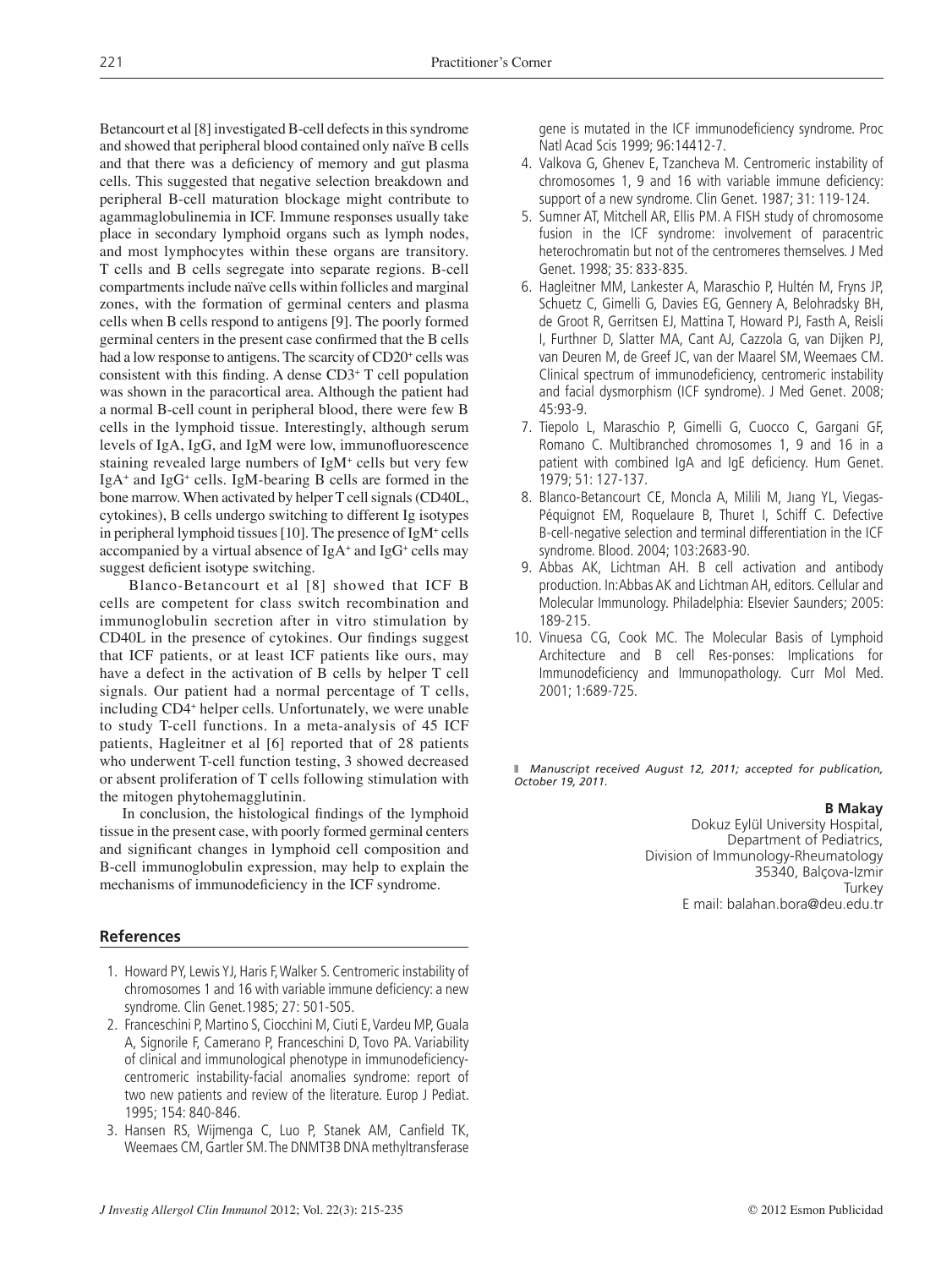## **Cold Urticaria Induced by Alprazolam**

M Gandolfo-Cano, E González-Mancebo, D González-de-Olano, A Meléndez-Baltanás, E Mohedano-Vicente *Allergy Unit, Hospital Universitario de Fuenlabrada, Madrid, Spain*

Key words: Cold urticaria. Alprazolam. Ice cube test.

Palabras clave: Urticaria a frigore. Alprazolam. Test del cubito de hielo.

Cold urticaria is characterized by the rapid onset of pruritus, erythema, and wheals after exposure to a cold stimulus. Cases of cold urticaria after exposure to agents such as drugs are infrequent [1,2]. Allergic reactions due to benzodiazepines are extremely rare, and most have been described with diazepam [3]. We present a case of cold urticaria induced by alprazolam.

A 44-year-old man developed pruritus, edema, and wheals in the parts of his body that had come into contact with cold water. Symptoms resolved spontaneously without treatment. He had started taking alprazolam 10 days previously. The patient's anxiety improved and he stopped taking alprazolam. He was able to swim in both a pool and the sea. Four months later, he was again prescribed alprazolam. One week after initiating treatment he developed wheals and pruritus on his legs and right hand while watering the garden.

The results of a prick test (0.5 mg/mL) and oral challenge with alprazolam (cumulative dose of 1 mg) were both negative. The patient was advised to continue taking alprazolam 0.5 mg/d at home. The results of an ice cube test and a cold water test performed 1 week later were positive [1,4]. Alprazolam was stopped and the ice cube test and cold water test were repeated 1 month later with negative results. A biochemistry workup comprising a liver panel, leukocytes, erythrocytes, platelets, antinuclear antibodies, serology, cryoglobulins, cryoagglutinins, complement, and rheumatoid factor revealed normal values [1]. Diagnosis was confirmed using a double-blind placebo-controlled ice cube test with and without alprazolam. The result was positive with alprazolam only.

Cold urticaria accounts for 3%-5% of all cases of physical urticaria. It involves wheals and pruritus after exposure of the skin to cold. This disorder can be classified as familial or acquired. The acquired form can be typical or atypical, depending on the positivity or negativity of the ice cube test  $[1,4]$ . Typical cold urticaria is classified into 2 groups: primary cold urticaria (72%) and secondary cold urticaria (28%). The reported causes of secondary cold urticaria are cryoglobulinemia, cryoagglutinins, cryohemolysins, cryofibrinogens, leukocytoclastic vasculitis, infectious diseases, hypothyroidism, celiac disease, and isolated induction due to drugs (penicillin, oral contraceptives, and griseofulvin) [1,2,5]. Atypical cold urticaria comprises systemic forms, colddependent dermographism, cold-induced cholinergic urticaria, delayed cold urticaria, and cold reflex urticaria  $[1,4,5]$ . The pathogenesis of this type of urticaria is not well known, but the release of mast cell mediators seems to be an essential component. Histamine, prostaglandin  $D_2$ , platelet-activating

factor, and tumor necrosis factor  $\alpha$  have been found in the skin and serum of patients with cold urticaria [1,4].

Alprazolam is a potent short-acting benzodiazepine. It is primarily used to treat moderate to severe anxiety, panic attacks, and nausea due to chemotherapy. Exceptionally, alprazolam induces angioedema and other allergic reactions [6]. It has also been reported to be a successful treatment for chronic drug-resistant urticaria, possibly owing to its anti-H1 effect [7]. In 1 case of cold urticaria reported during induction of anesthesia with atropine, midazolam, fentanyl, thiopental, and atracurium at 21ºC, the ice cube test was positive without ingestion of drugs [8].

We present the case of a man who tolerated cold water but presented cold urticaria while receiving treatment with alprazolam. Although the immunological mechanism remains unclear, we suggest that benzodiazepines (a well-known trigger for histamine release) together with the cold stimulus might induce the release of mast cell mediators. To our knowledge, this is the first report of cold urticaria induced by alprazolam.

# **References**

- 1. Ferrer M, Luquin E, Gaig P. Urticaria. In: A. Peláez Hernández, IJ. Dávila González, editors. Tratado de Alergología. Madrid: Ergon; 2007; Vol II, p. 1031-47.
- 2. Gaig P, Olona M, Muñoz Lejarazu D, Caballero MT, Domínguez FJ, Echechipia S, García Abujeta JL, Gonzalo MA, Lleonart R, Martínez Cócera C, Rodríguez A, Ferrer M. Epidemiology of urticaria in Spain. J Invest Allergol Clin Immunol. 2004;14:214-20.
- 3. García Ortega P, Audícana Berasategui MT, Corominas M, Lobera Labairu T. Reacciones alérgicas durante la anestesia general. In: A. Peláez Hernández, I.J. Dávila González, editors. Tratado de Alergología. Madrid: Ergon; 2007; Vol II, p. 1483-1504.
- 4. Carrasquer C, López-Baeza JL, Fernández Alonso E, Durá M, Peláez A. Urticaria a frígore: características clínicas y diagnósticas. Allergol Inmunol Clin. 2001;16:218-24.
- 5. Pedrosa Delgado M, Martín Muñoz F, Polanco Allué I, Martín Esteban M. Cold urticaria and celiac disease. J Investig Allergol Clin Immunol. 2008;18(2):123-5.
- 6. Sella-Dupré G, Nieto-López M, García-Vicente JA, Salvador-Chiva J. Angioedema lingual por alprazolam. Med Clin (Barc) 2006;127(10):398-9.
- 7. Dueñas-Laita A, Ruiz-Muñoz P, Armentia A, Pinacho F, Marín-Armentia B. Successful treatment of chronic drugresistant urticaria with alprazolam. J Allergy Clin Immunol. 2009;123(2):504-5.
- 8. Ariño P, Aguado L, Cortada V, Baltasar M, Puig M. Cold urticaria with intraoperative hypotension and facial edema. Anesthesiology. 1999;90:907-9.

❚ *Manuscript received July 27, 2011; accepted for publication October 21, 2011.*

# **Mar Gandolfo Cano**

Allergy Unit. Hospital Universitario de Fuenlabrada. Camino del Molino, 2. 28942 Fuenlabrada (Madrid), Spain. E-mail: mgandolfo.hflr@salud.madrid.org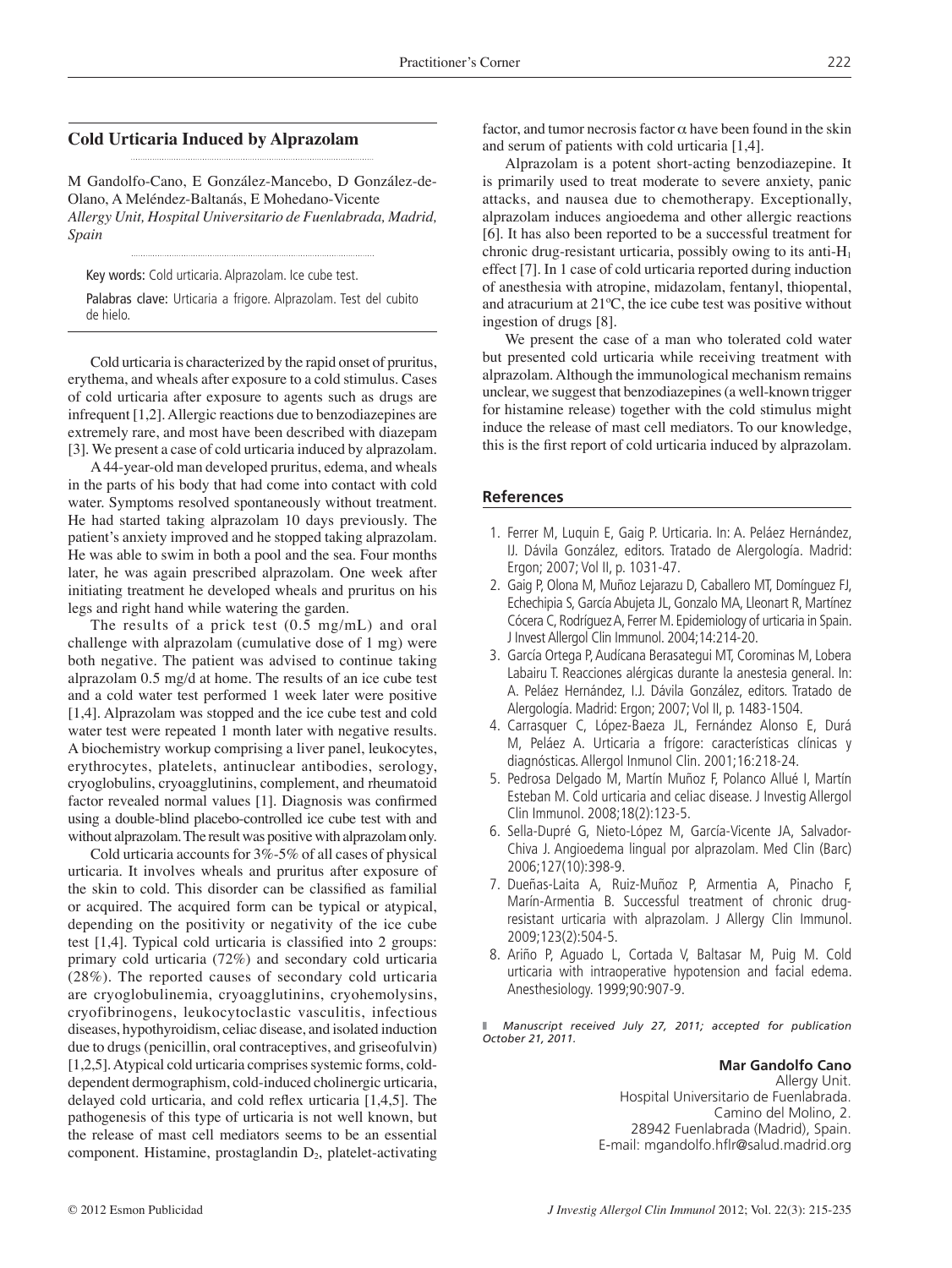#### *J Investig Allergol Clin Immunol* 2012; Vol. 22(3): 215-235 © 2012 Esmon Publicidad

## **Custard Apple and Latex Allergy: A New Type of Cross-reaction?**

S Santos-Magadán,<sup>1</sup> B Bartolomé-Zavala,<sup>2</sup> B Rodríguez-Jiménez,1 D González-de-Olano,3 F Heras-Mendaza,4 L Conde-Salazar,<sup>4</sup> C Martínez-Cócera,<sup>1</sup> M Fernández-Rivas<sup>1</sup> *1 Allergy Unit, Hospital Clínico San Carlos, Madrid, Spain 2 R+D Department, Bial-Arístegui Laboratory, Bilbao, Spain 3 Hospital Universitario de Fuenlabrada, Madrid, Spain 4 Departamento de Dermatología Ocupacional, Instituto Carlos III, Madrid, Spain*

Key words: Custard apple. Hevein. Cross-reaction Class I chitinases. Latex-fruit syndrome.

Palabras clave: Chirimoya. Heveína. Reactividad cruzada. Quitinasas clase I. Síndrome látex-frutas.

Custard apple, or cherimoya, is a tropical fruit belonging to the Annonaceae family. Some of the cases of allergy to this fruit that have been reported were related to cross-reaction with latex. Fruit class I chitinases with an N-terminal hevein-like domain and latex hevein (Hev b 6.02) have been identified as the main allergens (panallergens) responsible for this type of cross-reaction [1].

A 28-year-old woman who worked as a fishmonger was examined at our hospital. During the previous year, she had developed pruritus, erythema, and wheals on her fingers, hands, and forearms while working. These symptoms improved on weekends and vacation. She wore latex gloves at work and reported no symptoms when touching or eating fish. During the previous 4 years, she had also experienced tongue and pharyngeal pruritus and labial erythema after eating custard apple. She presented no symptoms with any other fruits, including avocado, chestnut, banana, and papaya. As the only additional atopic background, she reported seasonal rhinoconjunctivitis.

Skin prick tests with commercial extracts of latex, common inhalants and fruits, date palm pollen profilin, and Pru p 3 gave positive results (mean wheal diameter  $\geq$ 3 mm) for latex  $(6 \text{ mm})$ , chestnut  $(5 \text{ mm})$ , and profilin  $(6 \text{ mm})$ , as well as the following pollens: grass (9 mm), olive (8 mm), plane tree (4 mm), *Plantago lanceolata* (5 mm), mugwort (4 mm), and *Chenopodium album* (8 mm). A prick-prick test with fresh custard apple elicited a positive response (7 mm). Total and specific immunoglobulin  $(Ig)$  E were assessed using the CAP system (Phadia): serum specific IgE was positive  $(>0.35 \text{ kU}_A/L)$ for grass pollen (>100 kU<sub>A</sub>/L), olive tree pollen (23.5 kU<sub>A</sub>/L), plane tree pollen (11.9 kU<sub>A</sub>/L), avocado (0.85 kU<sub>A</sub>/L), chestnut (0.38 kU<sub>A</sub>/L), banana (0.68 kU<sub>A</sub>/L), papaya (2.50 kU<sub>A</sub>/L), latex  $(4.1 \text{ kU}_A/L)$ , rHev b 6.02 (0.38 kU<sub>A</sub>/L), and rBet v 2 (6.25 kU<sub>A</sub>/L). Total IgE was 800 IU/mL. Specific IgE tests against additional latex recombinant proteins (rHeb v 1, rHeb v 3, rHeb v 5, and rHeb v 6.01) were negative. Skin patch tests (True Test) with readings at 48 hours and 96 hours were also negative.

We did not perform an additional oral challenge, as

the patient reported several adverse reactions (oral allergy syndrome) after eating custard apple. The latex glove use test was not performed because of the positive skin prick test and CAP results and a very suggestive clinical history. She also experienced symptoms with latex condoms and remained completely asymptomatic as soon as she stopped using latex at work.

Sodium dodecyl sulfate polyacrylamide gel electrophoresis (SDS-PAGE) performed with the custard apple extract showed bands ranging from 70 kDa to 12 kDa. IgE immunoblotting carried out with the patient's serum revealed a prominent IgE binding band of 14 kDa (Figure 1A, lane P). Additional bands of 40-42 kDa could not be considered specific as they also appeared in the control serum (Figure 1A, lane C).

Immunoblot-inhibition assays with extracts of custard apple, avocado, papaya, latex, latex profilin, mugwort profilin, and Hev b 1 revealed cross-reaction between custard apple and the extracts of avocado, papaya, and latex. Nevertheless, no inhibition was detected between custard apple and the 2 profilins (Figure 1B), and poor inhibition was observed with rHev b 1 (Figure 1C) (allergens with molecular masses of around 14 kDa).

Proteins of the IgE-binding band were identified using mass spectrometry. The gel band was manually excised from micropreparative gels using biopsy punches. The protein selected for analysis was reduced, alkylated, and digested in-gel with trypsin according to the procedure of Shevchenko et al [2]. After digestion, the supernatant was analyzed in a matrix-assisted laser desorption/ionization–time of flight mass spectrometer (4700 Proteomics Analyzer, Applied Biosystems). Tandem mass spectrometry was performed at the Genomics and Proteomics Center, Universidad Complutense de Madrid, Madrid, Spain.

High sequence homology was found between a peptide belonging to 1 of the proteins of this band and the acyl carrier protein, which is widely distributed throughout the vegetable kingdom. This protein is an essential cofactor in the synthesis of fatty acids by the fatty acid synthetase system in bacteria and plants.

Allergy to custard apple is rare  $[3-5]$ . The first report involved a description of the presence of a 20-25–kDa allergen in custard-apple [3], and further studies detected cross-reactivity between custard apple and latex involving bands of around 40-45 kDa [4-7]. An allergen of 45 kDa was subsequently identified as a chitinase by means of rabbit monospecific antichitinase antibodies [6]. The N-terminal hevein domain in class I chitinases is usually responsible for cross-reactivity with latex hevein. Other in vitro assays also suggest that relevant epitopes are contained in the catalytic domain of these allergens (26 kDa) [1].

We report a case of IgE-mediated allergy to custard apple associated with latex allergy. A custard apple IgE-binding band of 14 kDa was detected. This allergen displayed cross-reactivity with latex, papaya, and avocado, but not with Hev b 1 or profilin. High sequence homology was found between peptides of this 14-kDa band and acyl carrier protein. We suggest that this could be a new allergen involved in cherimoya and latex cross-reaction, although further studies would be necessary to prove its allergenicity.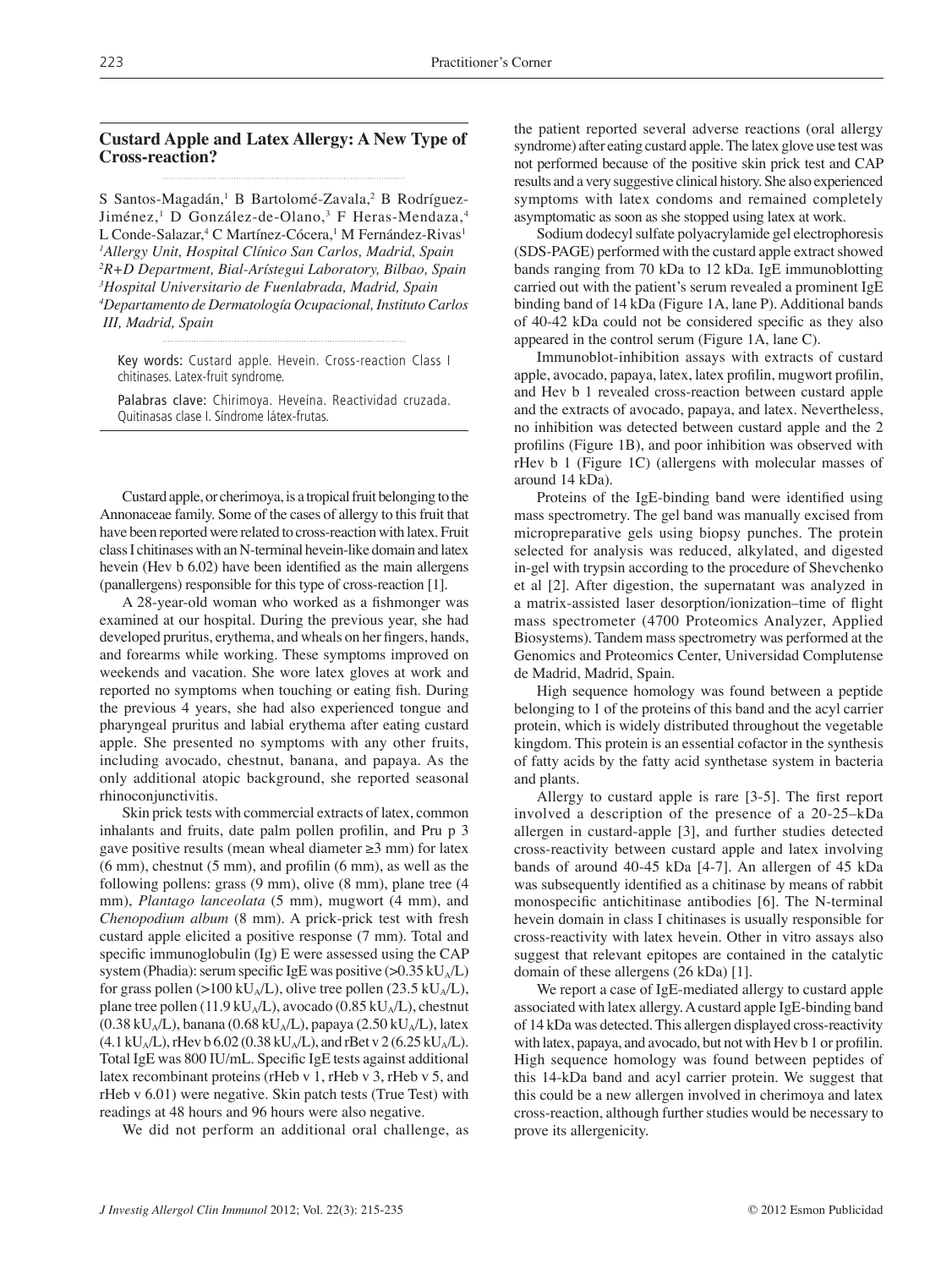

Figure. Results of SDS-PAGE immunoblotting with custard apple extract. A, Lane P, patient serum; lane C, control serum (pool of sera of nonatopic subjects); lane M, molecular mass markers. B, SDS-PAGE immunoblotting-inhibition results. Custard apple extract in the solid phase. Inhibition phase: lane C, control serum (pool of sera of nonatopic subjects); lane P, patient serum; lane 1, custard apple (peel); lane 2, custard apple (pulp); lane 3, latex; lane 4, latex profilin; lane 5, mugwort pollen profilin; lane 6, avocado; lane 7, papaya; lane 8, lamb; lane 9, bovine serum albumin; lane M, molecular mass markers. C, SDS-PAGE immunoblotting inhibition results. Custard apple extract in the solid phase. Inhibition phase: lane C, control serum (pool of sera of nonatopic subjects); lane 1, patient serum; lane 2, custard apple (peel); lane 3, Hev b 1 (160 µg/mL); lane 4, bovine serum albumin; lane M, molecular mass markers. SDS-PAGE indicates sodium dodecyl sulfate polyarylamide gel electrophoresis.

## **References**

- 1. Díaz Perales A, Sánchez Monge R, Blanco C, Lombardero M, Carrillo T, Salcedo G. What is the role of the hevein-like domain of fruit class I chitinases in their allergenic capacity? Clin Exp Allergy. 2002;32:448-54.
- 2. Shevchenco A, Wilm M, Vorm O, Mann M. Mass spectrometric sequencing of proteins from silver-stained polyacrylamide gels. Anal Chem. 1996;68 (5):850-8.
- 3. Gonzalo MA, Moneo I, Ventas P, Polo F, García JM. IgE mediated hypersensitivity to custard-apple. Allergy. 1997;52:597.
- 4. Sanchez Guerrero IM, Escudero AI, Tortosa JA, Lombardero M. Anaphylaxis to cherimoya. Allergy. 2000;55:976-7.
- 5. Sánchez-Morillas L, Moneo I, Sedano E, Iglesias A, Caballero ML, Rodríguez M. Oral allergy syndrome after ingestion of custard apple. Allergy. 2003;58 (3):260-1.
- 6. Gamboa PM, Sánchez-Monge R, Díaz Perales G, Salcedo G, Ansotegui ML. Latex-vegetable syndrome due to custard-apple

and aubergine: new variations of the hevein symphony. J Invest Allergol Clin Immunol. 2005;12(4):308-11.

 7. Diaz-Perales A, Collada C, Blanco C, Sánchez-Monge R, Carrillo T, Aragoncillo C, Salcedo G. Cross-reactions in the latex-fruit syndrome: A relevant role of chitinases but not of complex asparagine-linked glycans. J Allergy Clin Immunol. 1999;104 (3 Pt 1):681-7.

❚ *Manuscript received May 29, 2011; accepted for publication October 25, 2011.*

#### **Sara Santos Magadán**

Allergy Department Hospital Clínico San Carlos. Madrid Profesor Martín Lagos, s/n 28040 Madrid, Spain E-mail: sarasantosmagadan@hotmail.com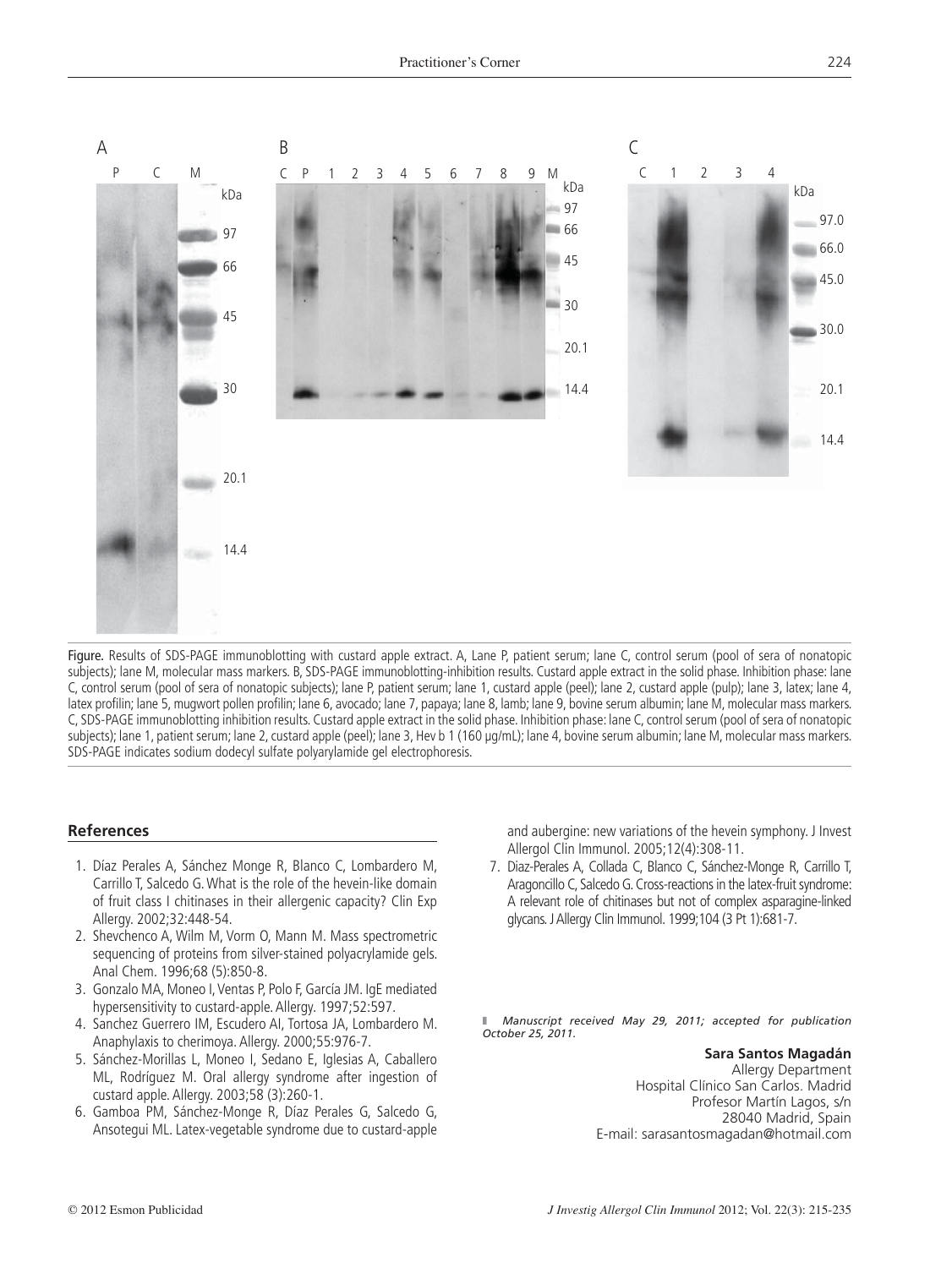## **Aseptic Meningitis Induced by Vitamin B Complex**

PA Galindo Bonilla,<sup>1</sup> N Sánchez Rodríguez,<sup>1</sup> A Castro Jiménez,<sup>1</sup> JJ Muñoz-Torrero Rodríguez,<sup>2</sup> T Bellón Heredia,<sup>3</sup> F Feo Brito<sup>1</sup>

*1 Allergy Section, General University Hospital, Ciudad Real, Spain* 

*2 Neurology Section, General University Hospital, Ciudad Real, Spain*

*3 Health Research Institute-IdiPaz, La Paz Hospital, Madrid, Spain*

Key words: Drug-induced aseptic meningitis. Vitamin B hypersensitivity.

Palabras clave: Meningitis aséptica inducida por medicamentos. Hipersensibilidad a vitamina B.

Drug-induced aseptic meningitis (DIAM) is a rare adverse effect of several drugs. The major causative agents are nonsteroidal anti-inflammatory drugs, especially ibuprofen [1] and antibiotics (trimethoprim-containing and penicillinderived antibiotics are the most commonly identified)  $[2-5]$ .

We report the first case of aseptic meningitis (AM) due to a hypersensitivity reaction to vitamin B complex.

 A 29-year-old woman with a history of autoimmune subclinical hypothyroidism attended the emergency room with generalized seizure, neck stiffness, and lethargy. She required sedation and was admitted to the intensive care unit.

Laboratory data revealed a white blood cell count of 11 200/cm3 (normal formula), hemoglobin 10.5 g/dL, total proteins 4.4 g/dL, and aspartate aminotransferase 60 IU/L. The results of clotting tests, urinalysis, and blood gas analysis were normal. Computed tomography (CT) scans and

magnetic resonance imaging (MRI) of the head were normal. Cerebrospinal fluid (CSF) analysis revealed pleocytosis with 31 leukocytes/mm³ (lymphocytes, 90%), increased proteins (7.6 g/L), and normal glucose. No bacterial microorganisms, tumor cells, or Mollaret cells were found. Blood cultures did not yield growth of microorganisms. Serology testing for viruses and bacteria was negative.

Empirical treatment with antibiotics and acyclovir was started, and the patient recovered within 24 hours. She was discharged with a diagnosis of probable viral meningitis.

The patient was readmitted 7 days later due to fever (39ºC), malaise, facial itching, globus sensation, and neck stiffness. CSF analysis revealed pleocytosis with 171 leukocytes/mm<sup>3</sup> (polymorphonuclear, 95%), increased proteins (5.9 g/L), and normal glucose. No treatment was prescribed. After 2 weeks, while still hospitalized for observation, she presented fever (38.5°C), headache, facial itching, and dyspnea. The patient associated these symptoms with taking 1 tablet of vitamin B complex (Hidroxil B1,B6,B12, Almirall SA; thiamine hydrochloride [B1] 250 mg, pyridoxine hydrochloride [B6] 250 mg, hydroxocobalamin hydrochloride [B12] 500 mg) 2 hours earlier. A new CSF analysis revealed pleocytosis with 55 leukocytes/mm³ (polymorphonuclear, 90%). As DIAM was suspected, the patient was studied in our allergy department.

The patient had started treatment with vitamin B complex 1 month before the first admission. Treatment was stopped during her stay in hospital and restarted after discharge. An allergy workup was performed and included prick tests with thiamine (100 mg/mL), pyridoxine (150 mg/mL), and cyanocobalamin (500 μg/mL), as well as intradermal tests with the same drugs at 1/100 and 1/10 of the initial concentration. Patch tests were also performed with the same drugs. Readings taken at 20 minutes and 2 and 48 hours were negative.

A lymphocyte transformation test (LTT) was performed according to the methodology of Pichler et al [6] with the pure forms of B1, B6, and B12 (kindly provided by Almirall, SA) (Table). The result was positive with B1 (stimulation index,  $>2$ )

| Concentrations<br>Vitamin B1<br>and B6, $\mu$ g/mL <sup>a</sup> | Vitamin<br>$B1 + B6 + B12^a$ | Vitamin<br>B <sub>1</sub> | Vitamin<br><b>B6</b> | Concentrations<br>Vitamin B12,<br>$\mu$ g/mL | Vitamin<br><b>B12</b> | PHA <sup>b</sup> |
|-----------------------------------------------------------------|------------------------------|---------------------------|----------------------|----------------------------------------------|-----------------------|------------------|
| 200                                                             | 0.90                         | 1.96                      | 0.35                 | 10                                           | 1.89                  | 15               |
| 100                                                             | 1.51                         | 1.68                      | 1.07                 | 5                                            | 2.34 <sup>c</sup>     |                  |
| 50                                                              | 1.32                         | 1.81                      | 1.05                 | 2.5                                          | 1.10                  |                  |
| 25                                                              | 1.56                         | 1.51                      | 1.22                 |                                              | 1.59                  |                  |
| 10                                                              | 2.19 <sup>c</sup>            | 2.98c                     | 1.09                 | 0.5                                          | 1.34                  |                  |
|                                                                 | 2.21 <sup>c</sup>            | 1.58                      | 1.32                 | 0.05                                         | 1.39                  |                  |
| 0.1                                                             | 1.87                         | 1.98                      | 1.54                 | 0.005                                        | 0.92                  |                  |

|  | Table. Lymphocyte Transformation Test With Active Drugs |  |  |
|--|---------------------------------------------------------|--|--|
|  |                                                         |  |  |

Abbreviation: PHA, phytohemagglutinin A.

a Concentrations corresponding to vitamins B1 and B6 in the pharmaceutical presentation Antineurina. The concentration of vitamin B12 is 25-fold lower.

b Phytohemagglutinin A (PHA) was used as a control mitogen.

c Positive result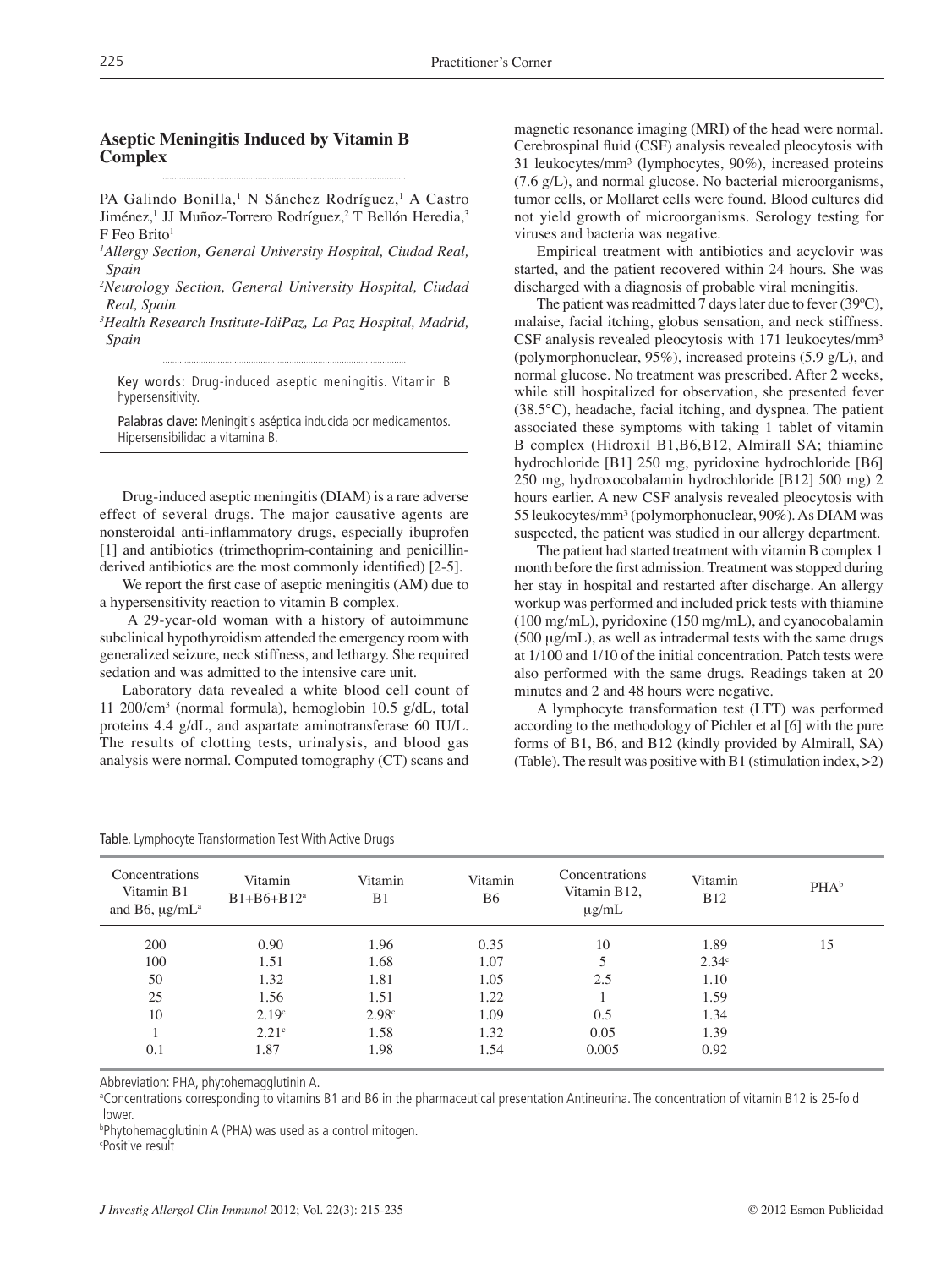at high and low concentrations. LTT was also positive with B12 but only with high concentrations. LTT with B6 was negative. Therefore, the patient was sensitized to B1, possibly sensitized to B12, and not sensitized to B6.

We did not perform any exposure test with the drug responsible for the reaction, because the clinical history was very suggestive (recurrence on 3 occasions after taking the drug), the LTT result was positive, and oral challenge was dangerous.

The definitive diagnosis was DIAM caused by hypersensitivity to vitamin B complex.

Aseptic meningitis is characterized by inflammation of the meninges that is not induced by an infectious agent [4]. DIAM is a rare adverse effect of several drugs.

The clinical features of DIAM are similar to those of other types of meningitis (fever, headache, and neck stiffness), although other signs and symptoms (eg, skin rash, arthralgia, hepatic dysfunction, and conjunctivitis) have been reported [2]. CSF findings are similar to those of other causes of aseptic meningitis, with pleocytosis  $(55 \text{ cells/mm}^3)$ . CSF protein is elevated, with a normal CSF to blood glucose ratio. By definition, CSF cultures are negative [2]. CT and MRI findings are usually normal [2], and prognosis is good, with total resolution of the syndrome 2-3 days after withdrawal of the drug.

The pathogenesis of DIAM is not fully understood. Type III and type IV hypersensitivity mechanisms are the most likely to be involved.

An immunologically mediated hypersensitivity reaction, such as a pathogenic mechanism of DIAM [2,7,8], seems to account for our patient's condition, based on the following: *a)* The symptoms are not dose-dependent; *b)* The latency period between drug intake and the onset of symptoms is usually 24-48 hours; *c)* Previous exposure to the drug is mandatory (onset of meningitis is between several weeks and 4 months after ingestion); *d)* The rapidity and severity of symptoms increases on subsequent re-exposure; *e)* The symptoms resolve upon discontinuation.

It has been proposed that the drug combines with a CSF or meningeal protein that acts as a hapten, leading to an inflammatory response in the meninges [8]. Immune complex deposition and detection have been found in many cases of DIAM, suggesting a type III reaction [2].

In a patient with DIAM due to ibuprofen, Martin et al [7] detected a highly elevated concentration of total immunoglobulin (Ig)  $E(1099 \mu g/mL)$ , and after total resolution of symptoms, serum IgE returned to normal.

Specific IgG against ceftazidime was found in a patient with recurrent DIAM by induced by cephalexin, cefazolin, and ceftazidime, and the skin tests with cefazolin caused recurrence of meningitis [3].

Diagnosis of DIAM is difficult. A close temporal relationship between ingestion of a drug and onset of clinical symptoms and CSF findings consistent with meningitis supports the diagnosis, which is a diagnosis of exclusion. The suspected drug should be withdrawn. The only confirmatory test would be rechallenge with the drug, although this is not ethically justified [8]. Our patient was inadvertently rechallenged with vitamin B complex, and meningitis reappeared.

The criteria for diagnosis of DIAM are as follows: *a)* a temporal relationship with drug intake; *b)* CSF pleocytosis; *c)* negative testing for microorganisms; *d)* absence of another explanation; and *e)* complete resolution following discontinuation of the drug [5]. Our patient met all these criteria, including rechallenge with the drug and a positive LTT. The skin tests were not useful.

## **Acknowledgments**

The authors thank the nurses of our respective sections (Elena Andrés, Mª José Muñoz, Mª José Ruiz, and Patricia García) for their collaboration. We thank Victoria Merino for assistance in the English version of this report.

The case described was presented at Sesiones Interhospitalarias de la Sociedad Madrid-Castilla La Mancha de Alergología e Inmunología Clinica, October 2010, Madrid, Spain.

### **References**

- 1. Cano Vargas-Machuca E, Mondéjar-Marín B, Navarro-Muñoz S, Pérez-Molina I, Garrido-Robres JA, Alvarez-Tejerina A. Meningitis recurrente aséptica secundaria a toma de ibuprofeno y ketorolaco Rev Neurol. 2006;42(4):217-219.
- 2. Hopkins S, Jolles S. Drug-induced aseptic meningitis. Expert Opin Drug Saf. 2005 Mar;4(2):285-97
- 3. Creel GB, Hurtt M. Cephalosporin-induced recurrent aseptic meningitis. Ann Neurol. 1995; 37(6):815-7.
- 4. Wambulwa C, Bwayo S, Laiyemo AO, Lombardo F. Trimethoprimsulfamethoxazole-induced aseptic meningitis. J Natl Med Assoc. 2005; 97 (12):1725-7.
- 5. Thaunat O, Gilquin J, Lazareth I, Priollet P. Amoxicillin-induced aseptic meningo-encephalitis. Allergy. 2003;58(7):687-8.
- 6. Pichler WJ, Tilch J. The lymphocyte transformation test in the diagnosis of drug hypersensitivity. Allergy. 2004;59:809-20.
- 7. Bluth MH, Beleza P, Hajee F, Jordao MJ, Figuereido J, Almeida F, Smith-Norowitz T. IgE-mediated hypersensitivity after ibuprofen administration. Ann Clin Lab Scienc. 2007; 37(4):362-5.
- 8. Moris G, García-Monco JC. The challenge of drug-induced aseptic meningitis. Arch Intern Med. 1999;159:1185-94.

■ Manuscript received September 14, 2011; accepted for publication *October 26, 2011.*

**Pedro A Galindo Bonilla** 

Sección de Alergología Hospital General Universitario de Ciudad Real C/ Obispo Rafael Torija, s/n 13005 Ciudad Real, Spain E-mail: agalindo\_2@yahoo.com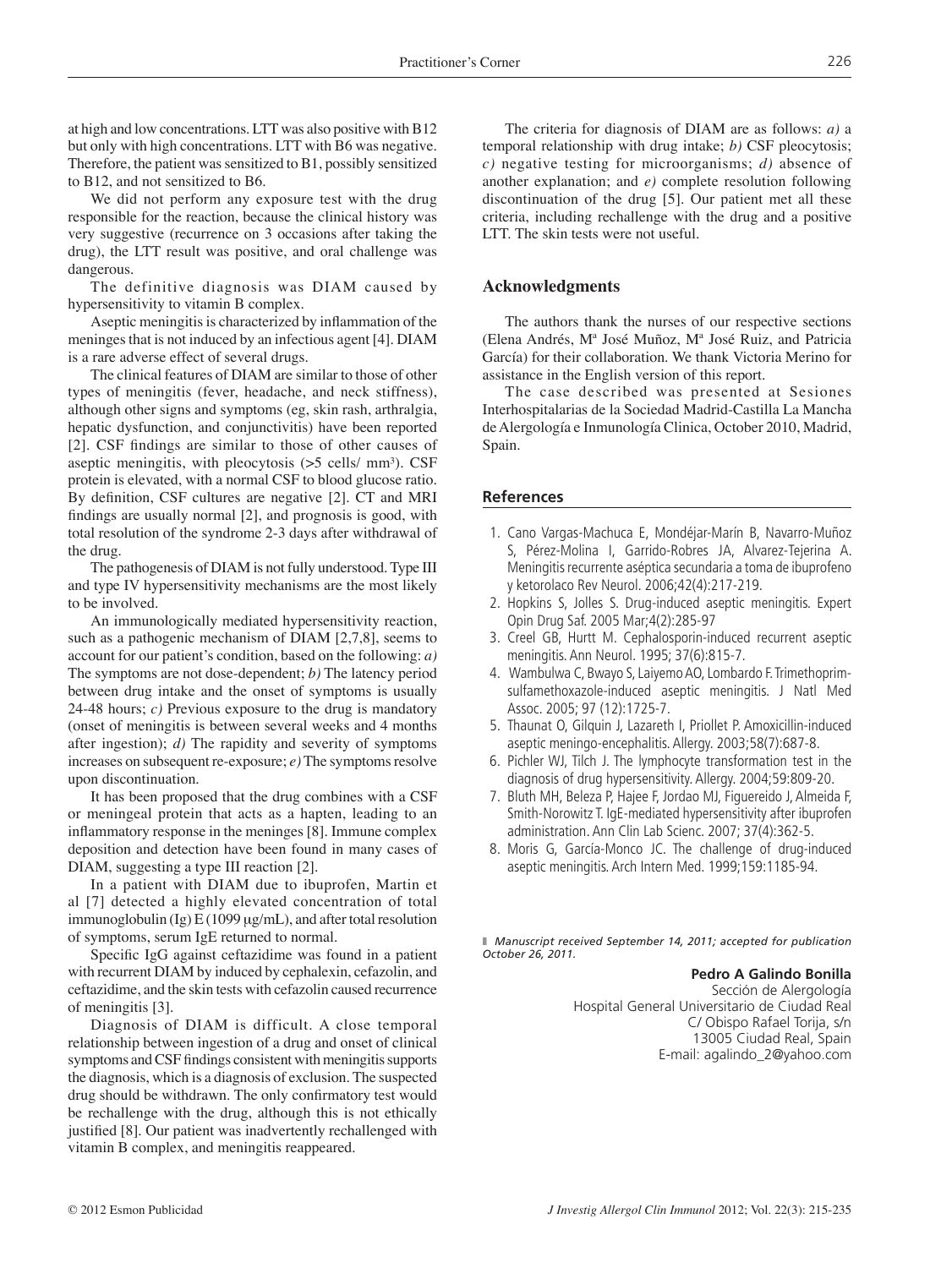# **Asthma After Chicken Consumption due to Cross-reactivity Between Fish and Chicken Parvalbumin**

D González-de-Olano,<sup>1</sup> B Bartolomé,<sup>2</sup> AS Maroto,<sup>3</sup> F Vivanco,<sup>3</sup> C Pastor-Vargas<sup>3</sup>

- *1 Allergy Unit, Hospital Universitario de Fuenlabrada, Madrid, Spain*
- *2 Research & Development Department, Bial-Arístegui, Bilbao, Spain*
- *3 Instituto de Investigación Sanitaria-Fundación Jiménez Díaz, Madrid, Spain*

Key words: Allergy. Asthma. Chicken. Cross-Reactivity. Fish. Parvalbumin.

Palabras clave: Alergia. Asma. Parvalbúmina. Pescado. Pollo. Reactividad cruzada.

Fish is a staple of human nutrition and is consumed worldwide. Fish allergy is the third cause of pediatric food allergy in our environment and the sixth in adults [1]. Parvalbumins have been reported to be the main panallergen in fish allergy [2]. Although cross-reactivity between fish and amphibian parvalbumins has been documented [3], there are no reports of adverse reactions to other widely consumed foods (eg, chicken) caused by cross-reactivity with fish parvalbumins.

A 23-year-old woman presented with chest tightness and wheezing within minutes of eating chicken. She did not have

symptoms with other meats or with egg and she did not report contact with birds. Her atopic history included chest tightness, wheezing, and facial angioedema after ingestion of fish at the age of 9. She has avoided fish or its derivatives since then.

Skin prick tests (SPTs) to commercial extracts from meats (chicken, pork, lamb, and veal), egg white, egg yolk, ovalbumin, ovomucoid, and feather mixture were positive to chicken (wheal of  $4 \times 5$  mm) and negative to the other allergens. The patient refused to undergo SPT against commercial fish extracts (and *Anisakis simplex*), since she had presented an anaphylactic episode after an SPT as a child. Serum specific immunoglobulin  $(Ig)$  E levels were measured using the enzyme allergosorbent technique (Specific IgE EIA kit HYTEC HYCOR Biomedical Ltd). Determination of specific IgE revealed the following values: chicken, 7.6 kU $_A$ /mL; pork, 0.6 kU<sub>A</sub>/mL; salmon, 10.6 kU<sub>A</sub>/mL; hake, 95.6 kU<sub>A</sub>/mL; and sardine, 58.3 kU<sub>A</sub>/mL. Total IgE was 105 IU/mL). Specific IgE against *A simplex* was <0.35 kU<sub>A</sub>/L. Protein extracts from raw and cooked chicken extract (CE) and from hake extract (HE) were prepared by homogenization in phosphate-buffered saline, followed by dialyzation and lyophilization. Sodium dodecyl sulfate polyacrylamide gel electrophoresis (SDS-PAGE) IgE immunoblotting assays revealed IgE reactivity with proteins of 13, 16, and 55 kDa in the CE and 13, 37, 50, and 55 kDa in the HE (Figure 1A). SDS-PAGE immunoblotting inhibition using CE in the solid phase showed complete inhibition of IgE binding when the patient's serum was preincubated with HE (Figure, B, lane 2). The inhibition was not complete when CE was used as an inhibitor (Figure,  $B$ , lane 1), thus reinforcing fish parvalbumin as the primary sensitizing allergen. The 16-kDa IgE binding band from CE and the 13-kDa binding band from HE were manually excised from both gels, digested with trypsin, and analyzed using matrix-assisted laser desorption/ionization time of flight (MALDI-TOF) spectrometry and liquid chromatography electrospray ionization. Based on comparison with a database, the resulting peptides were analyzed using mass spectrometry or tandem mass spectrometry, which revealed  $\alpha$  parvalbumin in the CE and ß parvalbumin in the HE.

Parvalbumins are calcium-binding albumin proteins that are usually localized in fast-contracting muscles, and, to a lesser extent, in brain and endocrine tissue. Parvalbumins can be subdivided into 2 different evolutionary lineages, namely,  $α$  and β.  $α$ -Parvalbumins are abundant in the muscle of fish and amphibians, but much less so in the muscle of birds and mammals. They are not generally allergenic. ß-Parvalbumins are common allergens in fish, although they are not found in human muscle and show reduced identity to human α parvalbumin [3,4]. α- and ß-Parvalbumins have been reported to share a high homology (51% identity and 66% positive), which is increased in the calcium-binding domain, where IgE-reactive sites have been described [5]. Cases of cross-reactivity between different species of parvalbumins are rare; IgE-antibodies of fish-allergic patients have been reported to cross-react with frog parvalbumin [3]. Kuenh et al [6] reported



Figure. A, SDS-PAGE. CE, chicken extract. HE, hake extract. Lane P, patient's serum; Lane C, control serum (pool of sera from nonatopic subjects); Lane S, antiparvalbumin rabbit serum; Lane C1, rabbit serum before parvalbumin immunization. B, SDS-PAGE immunoblotting inhibition study. Lane C, control serum; Lane 1, patient's serum preincubated with CE (0.8 mg/mL) (homologous inhibition with positive control of inhibition); Lane 2, patient's serum preincubated with HE (0.8 mg/mL); Lane 3, patient's serum preincubated with sunflower pollen extract (0.8 mg/mL); M: molecular weight marker. SDS-PAGE indicates sodium dodecyl sulfate polyacrylamide gel electrophoresis.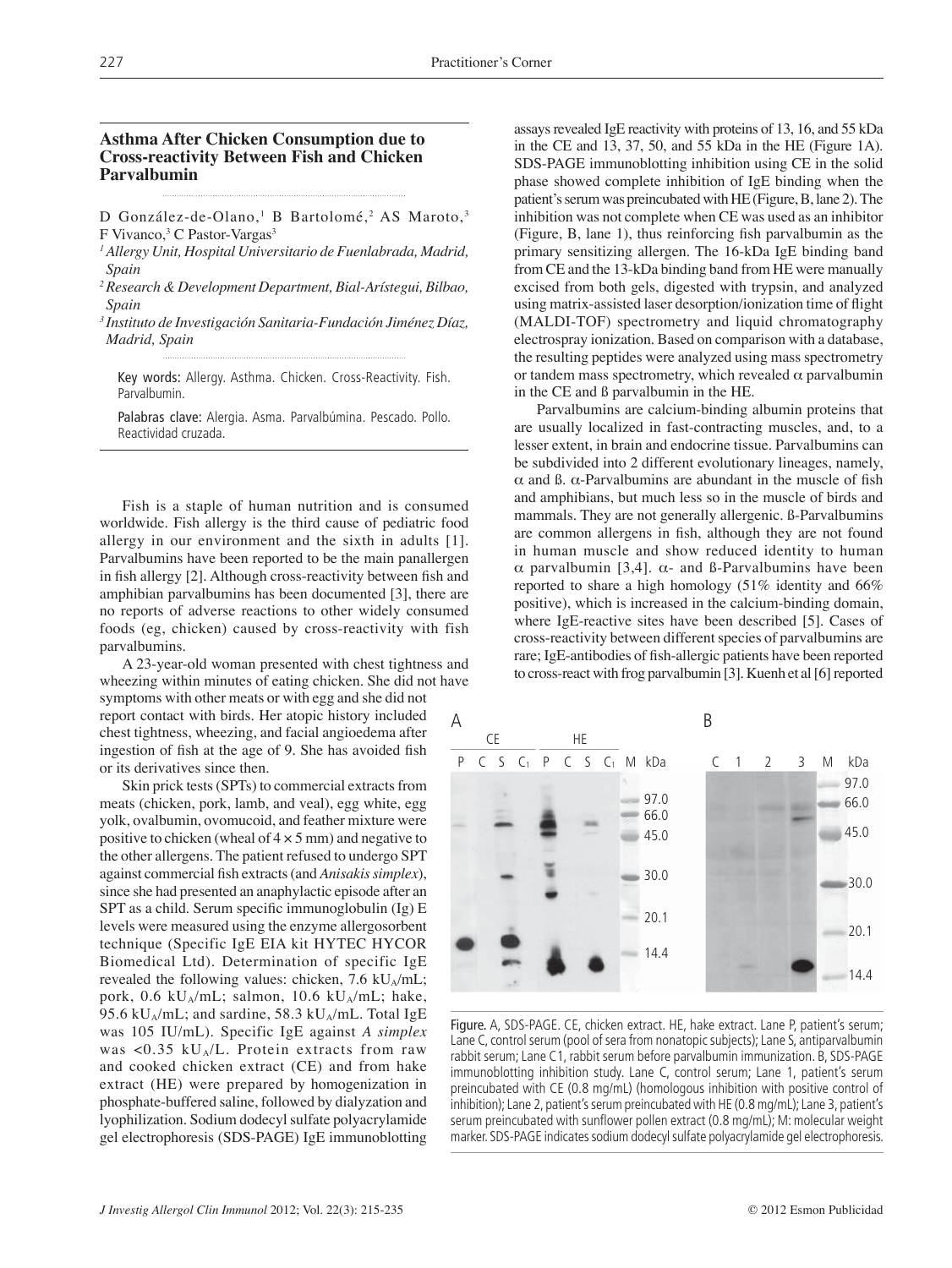reaction to chicken meat caused by IgE reactivity to muscle  $\alpha$ parvalbumin with mild oral reactions after ingestion of tuna and salmon, although no cross-reactivity between fish and chicken parvalbumins was demonstrated, suggesting that chicken was the primary sensitizing allergen. Allergic reactions to chicken have also been reported in patients who are highly sensitized to *A simplex* [7]; however, our patient did not show detectable IgE levels against this nematode.

We present the first case of chicken allergy involving parvalbumin as the relevant allergen in a fish-allergic patient, with demonstrated cross-reactivity between  $\alpha$  and  $\beta$ parvalbumin. Physicians should be aware of clinical crossreactions involving panallergens such as parvalbumins, which might be present in widely consumed foods.

#### **References**

- 1. Fernández-Rivas M. Alergia a alimentos. In Colás Sanz C, Chivato Pérez T, Díaz de Rojas F, Lleonart Bellfill R, Nieto García A, Peláez Hernández A, Tabar Purroy AI, editors. Alergológica 2005. Factores epidemiológicos, clínicos y socioeconómicos de las enfermedades alérgicas en España en 2005. Madrid: Egraf, 2006:229-53.
- 2. Bernhisel-Broadbent J, Scanlon SM, Sampson HA. Fish hypersensitivity. I. In vitro and oral challenge results in fishallergic patients. J Allergy Clin Immunol. 1992;89:730-7.
- 3. Hilger C, Thill L, Grigioni F, Lehners C, Falagiani P, Ferrara A, Romano C, Stevens W, Hentges F. IgE antibodies of fish allergic patients cross-react with frog parvalbumin. Allergy. 2004;59(6):653-60.
- 4. Jenkins JA, Breiteneder H, Mills EN. Evolutionary distance from human homologs reflects allergenicity of animal food proteins. J Allergy Clin Immunol. 2007;120:1399-1405.
- 5. Pérez-Gordo M, Lin J, Bardina L, Pastor Vargas C, Ortega Cases B, Vivanco F, Cuesta Herranz J, Sampson H. Epitope mapping of Atlantic salmon major allergen by peptide microarray immunoassay. Int Arch Allergy Immunol. 2012;157:31-40.
- 6. Kuenh A, Lehners C, Hilger C, Hentges F. Food allergy to chicken meat with IgE reactivity to muscle alpha-parvalbumin. Allergy. 2009;64:1557-8.
- 7. Armentia A, Martín-Gil FJ, Pascual C, Martín-Esteban, Callejo A, Martínez C. Anisakis simplex allergy after eating chicken meat. J Investig Allergol Clin Immunol. 2006;16:258-63.

❚ *Manuscript received July 12, 2011; accepted for publication October 27, 2011.*

#### **David González-de-Olano**

Allergy Unit Hospital Universitario de Fuenlabrada Camino del Molino, 2 28942 Fuenlabrada (Madrid), Spain E-mail: dgolano@yahoo.es

#### **Nine Cases of Allergy to Omeprazole**

E Abdul Razzak, M Tomás, P Tornero, T Herrero *Allergy Service, Hospital General Universitario Gregorio Marañón, Madrid, Spain*

Key words: Omeprazole allergy. Proton pump inhibitors. Benzimidazole derivatives. Dot-blot. Cross-reactivity.

Palabras clave: Alergia a omeprazol. Inhibidores de la bomba de protones. Derivados benzimidazólicos. Dot-blot. Reactividad cruzada.

The benzimidazole derivative omeprazole was the first proton pump inhibitor to be marketed (1988). The 5 proton pump inhibitors currently used in Spain are omeprazole, lansoprazole, pantoprazole, rabeprazole, and esomeprazole, all of which belong to a group of benzimidazole derivatives comprising agents such as mebendazole, domperidone, and mizolastine. These drugs share a sulfinyl group in the bond between the benzimidazole ring and pyrimidine ring that gives them a similar structure in which only the free radicals are different. Omeprazole is widely used, yet few cases of allergy to this agent have been reported. The incidence of allergic reactions to omeprazole has increased in recent years.

We studied 9 patients (3 men and 6 women; mean age, 43 years [range, 23-63 years]) who had experienced allergic reactions to omeprazole. The reaction was immediate in 8 cases (urticaria/angioedema in 4 and anaphylaxis in 4) and delayed in the remaining case (exudative erythema multiforme).

All patients underwent skin testing. The 8 patients who had had an immediate reaction underwent prick testing with omeprazole (4 mg/mL) and intradermal testing with omeprazole (0.4 mg/ml) and pantoprazole (0.4 mg/mL). When the result of skin testing was negative, a challenge test was performed with omeprazole (3/8). In 4 cases, challenge testing was performed with other benzimidazole derivatives (domperidone, mebendazole, and mizolastine). Challenge tests were performed in 4 cases where other drugs were believed to be involved.

The results of prick testing were negative in all patients (8/8). The intradermal test with omeprazole was positive in 5 patients and the challenge test with omeprazole was positive in 3 cases (3/8). When challenge testing was performed with other benzimidazole derivatives (4/8) and with other medicines (4/8), the result was negative.

Dot-blot testing was performed in 1 patient (patient 6), and the result was positive.

As the reaction was delayed in patient number 9, patch testing was performed with readings at 48 hours and 96 hours. The result was negative with omeprazole (1% pet). Challenge testing with omeprazole was positive. Challenge testing with the other benzimidazole derivatives and the other drugs involved was negative.

The results of the allergy work-up are shown in the Table.

Although omeprazole is widely used, few allergic reactions have been reported. However, due to increased use of this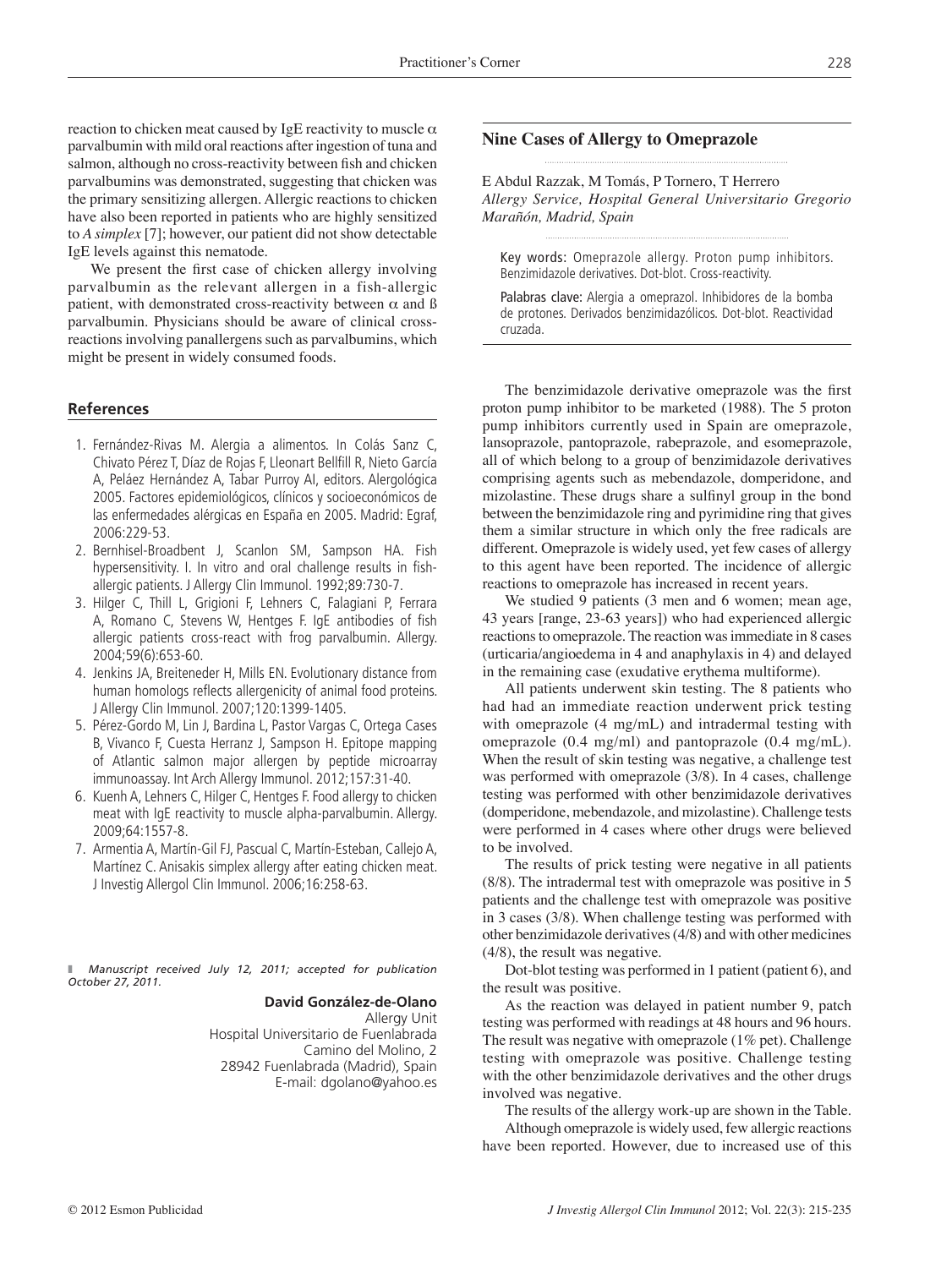| Case | Skin Test (Prick/ID)     |                      |       |           | <b>Challenge Tests</b> |                |
|------|--------------------------|----------------------|-------|-----------|------------------------|----------------|
|      | Omeprazole<br>(Prick/ID) | Pantoprazole<br>(ID) | Patch | Dot-blot  | Omeprazole             | Benzimidazoles |
|      | $-/-$                    |                      | ND    | ND        | $^{+}$                 | ND             |
| ◠    | $-\sqrt{+}$              |                      | ND    | ND        | <b>ND</b>              |                |
| 3    | $-\sqrt{+}$              | ND                   | ND    | ND        | <b>ND</b>              | ND             |
| 4    | $-\sqrt{+}$              |                      | ND    | ND        | N <sub>D</sub>         |                |
|      | $-/-$                    |                      | ND    | ND        | $+$                    | N <sub>D</sub> |
| 6    | $-\sqrt{+}$              | $+$                  | ND    | $+$       | <b>ND</b>              |                |
|      | $-\sqrt{+}$              | $^{+}$               | ND    | <b>ND</b> | ND                     |                |
| 8    | $-/-$                    | ND                   | ND    | ND        | $+$                    | N <sub>D</sub> |
| 9    | ND                       | ND                   |       | ND        | $+$                    | ND             |

#### Table. Allergy Workup

Abbreviations: ID, intradermal; ND, not done.

agent in clinical practice, the number of cases has increased in recent years.

Most publications describe isolated cases. Lobera et al [1] report a broad range of reactions to omeprazole. In their series, 9 patients had allergic reactions (8 immediate and 1 delayed), and in 8 of these, diagnosis was based on positive skin test results. In addition, cross-reactivity between omeprazole and pantoprazole was observed in 6 of the 9 cases reported (by skin testing in 4 and by challenge testing in 2).

We present a series of 9 cases of allergic reaction to omeprazole diagnosed using skin tests in 5 cases and challenge tests in the remaining 4. The diagnosis was urticaria/ angioedema in 4 cases, anaphylaxis in 4 cases, and exudative erythema multiforme in 1 case; these findings are consistent with the severity of reactions observed elsewhere [2,3]. The occurrence of exudative erythema multiforme is surprising, because this was a delayed reaction that involved several drugs and was less suggestive of omeprazole.

In our series, symptoms, positive skin test results, and the positive dot-blot result in 1 case suggest a hypersensitivity mechanism mediated by immunoglobulin (Ig) E. Skin testing may be useful for diagnosis in clinical practice. Positive results and in vitro analysis make it possible to confirm an IgE-mediated mechanism.

We studied cross-reactivity between omeprazole and pantoprazole and verified this reaction with intradermal testing in 2 cases. Since 2 of the patients reported that this was the first time they had taken proton pump inhibitors, we decided to study cross-reactivity with other benzimidazole derivatives, observing tolerance to domperidone, mebendazole, and mizolastine by means of challenge tests in 4 patients.

Cross-reactivity between proton pump inhibitors has been described elsewhere, and cross-reactivity between omeprazole, pantoprazole, and lansoprazole has been demonstrated by skin prick testing [4,5]. Galindo et al [6] showed cross-reactivity between omeprazole and lansoprazole using skin testing. Cross-reactivity between omeprazole and pantoprazole has also been demonstrated using skin tests [7] and challenge tests [8]. Cross-reactivity between omeprazole and other benzimidazole derivatives has received little attention, and no studies have verified its existence [9].

Given the widespread use of omeprazole in medical practice and the increased incidence of allergic reactions to it, we must consider omeprazole as a possible cause of hypersensitivity reactions. We emphasize the need for an appropriate allergy work-up, given the seriousness of most reactions. In addition, cross-reactivity studies must be performed between the various proton pump inhibitors in order to improve therapy.

The authors have no financial relationship with the pharmaceutical industry.

### **References**

- 1. Lobera T, Navarro B, Del Pozo MD, González I, Blasco A, Escudero R, Venturini M, Alarcón E. Nine cases of omeprazole allergy: cross-reactivity between proton pump inhibitors. J Investig Allergol Clin Immunol. 2009;19:57-60.
- 2. Serrano González L. Shock anafiláctico por omeprazol. Sociedad Madrid-Castilla La Mancha de Alergología e Inmunología Clínica, Sesiones interhospitalarias. Curso 94-95. Madrid: Luzán 5, S.A. de Ediciones, 1995:163-174.
- 3. Stefanaki EC, Vovolis V, Letsa I, Koutsustathis N. Anaphylactic reaction to omeprazole. Am J Gastroenterol. 2008;103:1581-3.
- 4. González P, Soriano V, López P, Niveiro E. Anaphylaxis to proton pump inhibitors. Allergol Immunopathol (Madr). 2002;30:342-3.
- 5. Garmendia Zallo M, Sánchez Azkarate A, Kraemer Mbula R, Liarte Ruano I, Núñez Hernández A, Cid de Rivera C. ¿Existe reactividad cruzada entre inhibidores de protones? Allergol et Immunopathol. 2004;32:92-5.
- 6. Galindo PA, Borja J, Feo F, Gómez E, García R, Cabrera M, Martínez C. Anaphylaxis to omeprazole. Ann Allergy Asthma Inmunol. 1999;82:52-4.
- 7. Confino-Cohen R, Goldberg A. Anaphylaxis to omeprazole: diagnosis and desensitization protocol. Ann Allergy Immunol. 2006;96:33-6.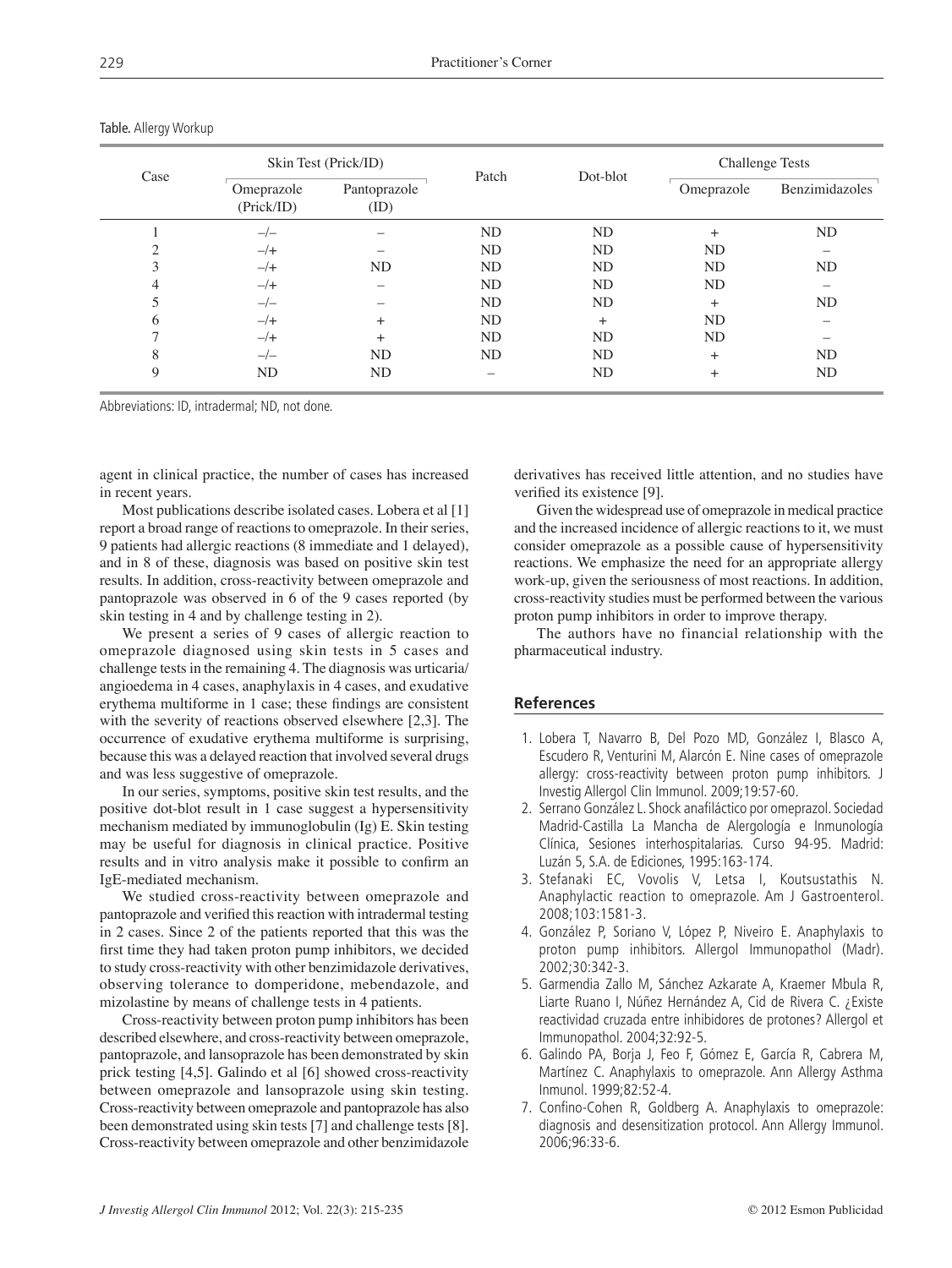- 8. Reyes Balaguer J, Campos Andreu A, Hernández Fernández de Rojas D. Anaphylaxis to proton pump inhibitors. Med Clin (Barc). 2007;128:799.
- 9. Cordobés Durán C, Gonzalo-Garijo MA, Jiménez-Ferrera G, Bobadilla-González P. Hypersensitivity reaction to mizolastine: study of cross reaction. J Investig Allergol Clin Immunol. 2006;16:391-3.
- 10. Prieto Lastra L. Hipersensibilidad a Inhibidores de la bomba de protones. Sociedad Madrid-Castilla La Mancha de Alergología e Inmunología Clínica, Sesiones interhospitalarias. Curso 2004- 05. 2005:53-57.

❚ *Manuscript received July 16, 2011; accepted for publication November 7, 2011.*

## **Eva Abdul Razzak, MD**

Servicio de Alergología Hospital General Universitario Gregorio Marañón Doctor Esquerdo, 46 28007 Madrid, Spain E-mail: eva\_arm@hotmail.com

# **Severe Drug Hypersensitivity Induced by Erdosteine and Doxofylline as Confirmed by Patch and Lymphocyte Transformation Tests: A Case Report**

W-J Song,<sup>1,2</sup> E-J Shim,<sup>1,2</sup> M-G Kang,<sup>1,2</sup> S-W Sohn,<sup>3</sup> H-R Kang1,2

*1 Department of Internal Medicine, Seoul National University College of Medicine, Seoul, Korea 2 Institute of Allergy and Clinical Immunology, Seoul National University Medical Research Center, Seoul, Korea 3 Department of Internal Medicine, Dongguk University Ilsan Hospital, Goyang, Korea*

Key words: Doxofylline. Erdosteine. Lymphocyte transformation test. Multiple drug hypersensitivity. Patch test.

Palabras clave: Doxofilina. Erdosteina. Prueba transformación linfoblástica. Hipersensibilidad a múltiples fármacos. Prueba del parche.

Erdosteine, a mucolytic agent used to treat chronic pulmonary diseases, exerts its pharmacological effect after conversion to the active metabolite *N*-thiodiglycolylhomocysteine [1]. Doxofylline is a xanthine derivative that differs from theophylline by the dioxolane group in its structure [2]. No severe hypersensitivity reactions have been reported to either erdosteine or doxofylline. We report the first case of severe drug hypersensitivity syndrome induced by erdosteine and doxofylline in which the association was proven by patch tests and lymphocyte transformation tests (LTTs).

A 39-year-old woman developed severe generalized maculopapular eruptions, facial edema, and fever 4 hours after taking erdosteine (300 mg) (Erdos; Daewoong Pharmaceutical Co., Ltd.) and doxofylline (400 mg) (Asima; Bukwang Pharmaceutical Co., Ltd.). Laboratory tests revealed eosinophilia (519/μL) and elevated C-reactive protein levels (2.62 mg/dL), but were otherwise normal. Serology tests for viral hepatitis and human immunodeficiency virus were negative, while tests for latent viruses such as Epstein-Barr virus or human herpesvirus were not performed.

The clinical history revealed that the patient had been treated for a drug reaction with eosinophilia and systemic symptoms (DRESS) syndrome 1 year previously. She had been admitted to another hospital with fever, generalized maculopapular eruptions, facial edema, liver dysfunction, and eosinophilia, which developed 4 weeks after initiation of erdosteine, doxofylline, and levofloxacin. An investigation to identify the agents responsible had not been performed, as the patient had pulmonary tuberculosis, the onset of which was 4 months after developing DRESS syndrome. The patient had also been suspected of having Behçet disease, based on recurrent oral ulcers and arthralgia.

Considering the severity of the patient's clinical history, oral corticosteroid treatment (prednisolone, 20 mg/d) was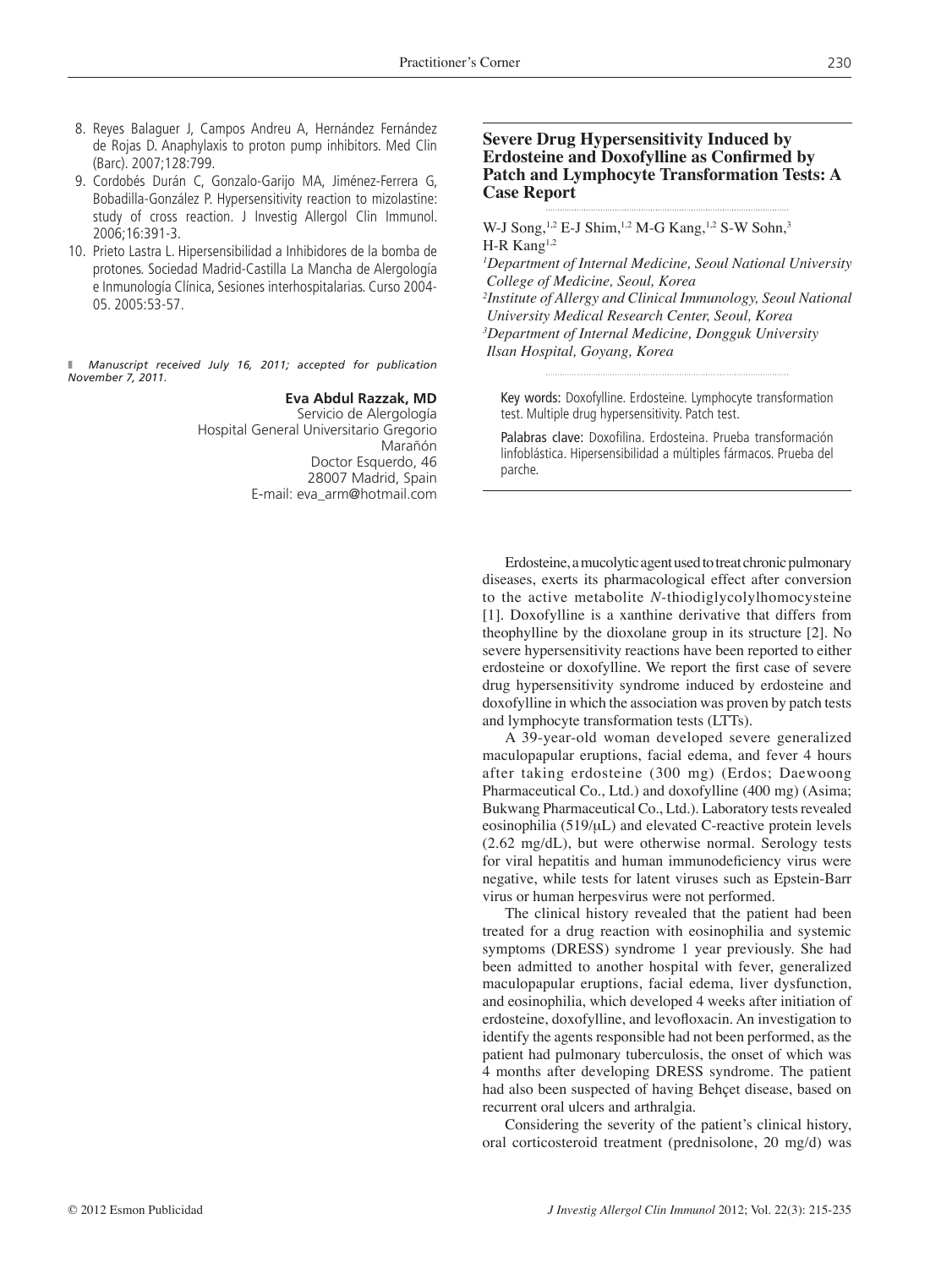

>3, while those from the controls were negative (Figure). Based on these findings, we concluded that both drugs were linked to DRESS syndrome and drug eruptions. The manifestations of the second reaction were immediate and mild without severe organ involvement; however, the rapid onset of symptoms supports the conclusion that the drugs to which the patient had previously been exposed were responsible.

DRESS syndrome is a potentially life-threatening drug hypersensitivity reaction characterized by eruption, eosinophilia, and organ involvement. Anticonvulsants, allopurinol, and antibiotics are the drugs most commonly associated with this condition [4]. Identification of the causative agent is essential for management. Treatment with the causative agent should be discontinued promptly after diagnosis, and re-exposure should be avoided. However, the identification of the causative agent is often complicated by polypharmacy or delayed onset of the syndrome. In a recent literature review, more than half of the causative agents were associated with a single case [4]. Therefore, less commonly prescribed drugs should be considered when treating patients with suspected DRESS syndrome.

Direct oral challenge is the gold standard for confirming causal relationships. However, oral challenge tests are contraindicated in severe cases because of the risk of lifethreatening reactions. Indirect tests such as patch tests and LTTs are safe alternatives, and their use in clinical practice has been reviewed [3,5]. These tests can indicate the status of sensitization but not its cause; nevertheless, the results may provide important clues as to the identity of the causative agent. The LTT is an optimal approach for detection of drug hypersensitivity. Its advantages include simultaneous assessment of several drugs and absence of the risk of resensitization through in vivo provocation or skin testing [6]. The test has a sensitivity of  $60\% - 70\%$  and specificity of 85%-93% and is more useful in patients with DRESS syndrome [3,6].

As our case was associated with 2 drugs, a diagnosis of multiple-drug hypersensitivity can be proposed. The term multiple-drug hypersensitivity syndrome is used to describe a clinical entity characterized by immune-mediated reactions to 2 or more structurally unrelated drugs [7,8]. Its prevalence and incidence are considered to be low, but it could be about 10% among patients with confirmed drug allergy [7]. A dysregulated tolerance mechanism or persistent pre-activation of drugreactive CD4+ T cells might account for the simultaneous or sequential sensitization, although the mechanism involved remains unclear [7]. Colombo et al [9] reported a high rate of concomitant autoimmune diseases among patients with multiple-drug hypersensitivity, suggesting a possible link between autoimmunity and drug sensitization. Our patient had a history of Behçet disease and tuberculosis infection, which could imply immune dysregulation. Antibiotics, anticonvulsants, and nonsteroidal anti-inflammatory drugs are the agents most frequently involved, although other drugs, such as lidocaine, loratadine, cetirizine, fentanyl, triazolam, and propranolol, have also been reported [8,9]. As for DRESS syndrome, few cases have been reported with carbamazepine/ fluvoxamine, phenytoin/sulfamethoxazole, and phenobarbital/ ceftriaxone [8,10]. Based on this information, our patient was diagnosed with severe drug reaction accompanied by features of multiple-drug hypersensitivity.

In conclusion, we report an unusual case of severe drug hypersensitivity syndrome with features of multiple-drug hypersensitivity induced by erdosteine and doxofylline. The association was supported by the clinical history and the results of diagnostic tests, including patch tests and LTTs.

### **Acknowledgments**

This research was supported by the Basic Science Research Program through the National Research Foundation of Korea (NRF) funded by the Ministry of Education, Science and Technology (No. 2009-0072738). The authors have no conflicts of interest to declare.



erdosteine and doxofylline. The results are shown as SI (stimulation index), which indicates the fold increase in lymphocyte proliferation in cultures with the drug compared to cultures without the drug. Data are

initiated immediately, despite there being no confirmed internal organ involvement. The maculopapular eruption resolved after 10 days of treatment. As the patient had been taking erdosteine and doxofylline before both episodes of hypersensitivity, we considered 1 of them to be the likely causative agent. Ten months after complete resolution, investigations were performed using both drugs. However, oral challenge tests could not be performed owing to the risk of systemic reaction. Patch tests were carried out using 10% erdosteine and 10% doxofylline (in petrolatum). Positive reactions to erdosteine (erythema with papules) and doxofylline (erythema) were recorded at 48

expressed as mean (SEM).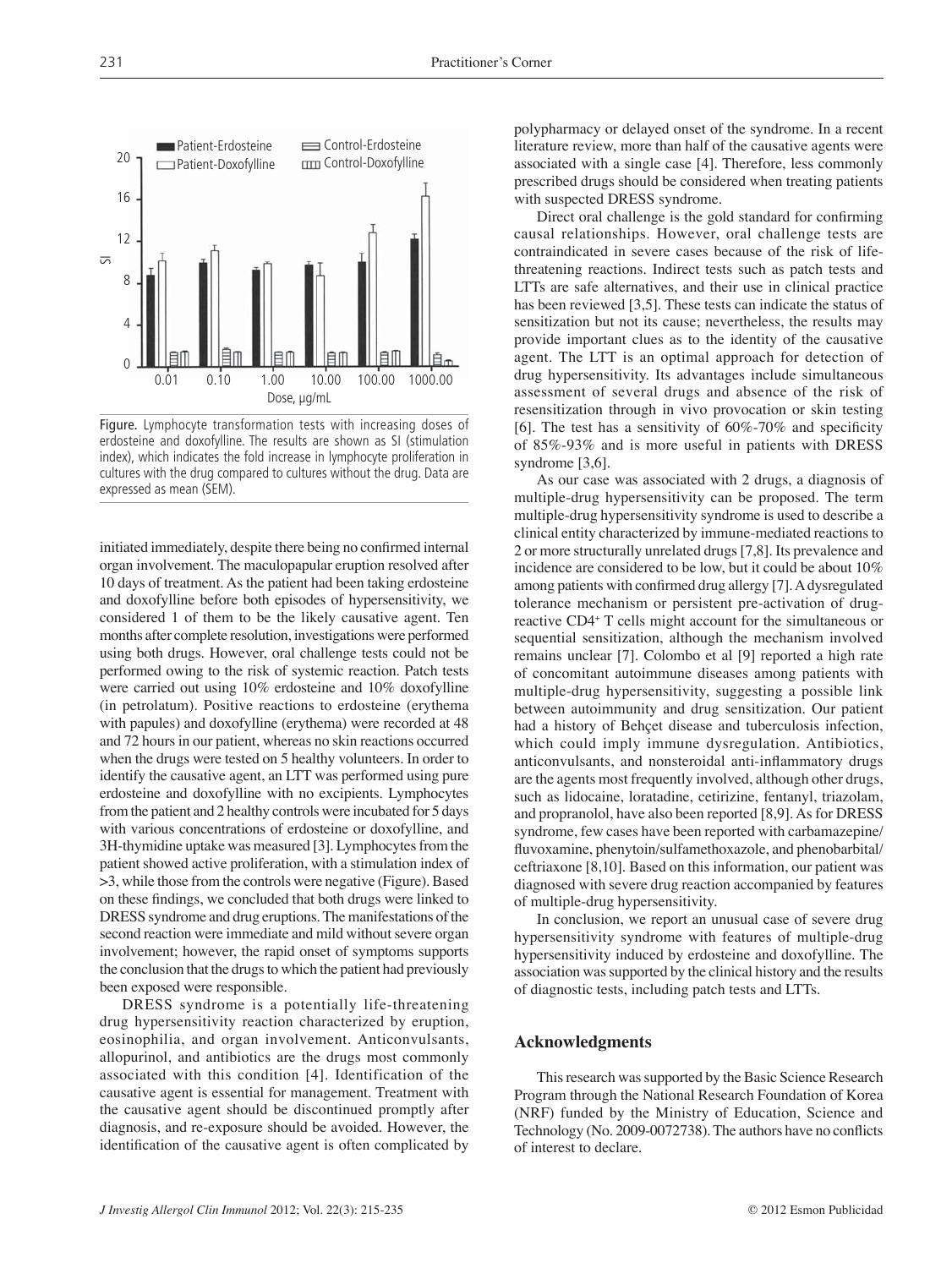## **References**

- 1. Moretti M, Marchioni CF. An overview of erdosteine antioxidant activity in experimental research. Pharmacol Res. 2007;55:249- 54.
- 2. Page CP. Doxofylline: a "novofylline". Pulm Pharmacol Ther. 2010;23:231-4.
- 3. Pichler WJ, Tilch J. The lymphocyte transformation test in the diagnosis of drug hypersensitivity. Allergy. 2004;59:809-20.
- 4. Cacoub P, Musette P, Descamps V, Meyer O, Speirs C, Finzi L, Roujeau JC. The DRESS syndrome: a literature review. Am J Med. 2011;124:588-97.
- 5. Barbaud A. Drug patch testing in systemic cutaneous drug allergy. Toxicology. 2005;209:209-16.
- 6. Porebski G, Gschwend-Zawodniak A, Pichler WJ. In vitro diagnosis of T cell-mediated drug allergy. Clin Exp Allergy. 2011;41:461-70.
- 7. Pichler WJ, Daubner B, Kawabata T. Drug hypersensitivity: flareup reactions, cross-reactivity and multiple drug hypersensitivity. J Dermatol. 2011;38:216-21.
- 8. Gex-Collet C, Helbling A, Pichler WJ. Multiple drug hypersensitivity--proof of multiple drug hypersensitivity by patch and lymphocyte transformation tests. J Investig Allergol Clin Immunol. 2005;15:293-6.
- 9. Colombo G, Yacoub M, Burastero S, Garattini E, Girlanda S, Saporiti N, Salvo F, Sabbadini M. Multiple drug hypersensivity: insight into the underlying mechanism and correlation with autoimmune diseases. Eur Ann Allergy Clinical Immunol. 2009;41:50-5.
- 10. Voltolini S, Bignardi D, Minale P, Pellegrini S, Troise C. Phenobarbital-induced DiHS and ceftriaxone hypersensitivity reaction: a case of multiple drug allergy. Eur Ann Allergy Clin Immunol. 2009;41:62-3.

■ Manuscript received August 23, 2011; accepted for publication *November 15, 2011.*

#### **Hye-Ryun Kang, MD, PhD**

Department of Internal Medicine Seoul National University Hospital 101 Daehak-ro Jongno-Gu, Seoul 110-744, Korea E-mail: helenmed@hanmail.net

## **Serum IL-9 Levels in Patients With Spontaneous Urticaria: A Preliminary Study**

G Ciprandi,<sup>1</sup> M De Amici,<sup>2</sup> S Legoratto,<sup>3</sup> V Giunta,<sup>2</sup> M Vignini,<sup>3</sup> G Borroni<sup>3</sup>

- *1 IRCCS Azienda Ospedaliera Universitaria San Martino,Genoa, Italy*
- *2 Foundation IRCCS San Matteo, ImmunoAllergy Lab, Pavia Italy*

*3 Foundation IRCCS San Matteo, Dermatology Clinic; Pavia, Italy*

Key words: Serum IL-9. Urticaria. Symptom duration.

Palabras clave: IL-9 en suero. Urticaria. Duración de síntomas.

Various subpopulations of effector and regulatory T cells have been shown to play a crucial role in inflammation [1]. Depending on the exposure to antigens and status of the cells and cytokines in the milieu, naïve CD4+ T cells can differentiate into type 1 effector helper T cells  $(T_H1)$ ,  $T_H2$ ,  $T_H9$ , or  $T_H$ 17 [2].  $T_H$ 9 cells lack suppressive function and constitute a distinct subpopulation of effector T cells that promote tissue inflammation and mucus production [3]. In particular, interleukin  $(IL)$  9 is an important stimulus for tissue infiltration by mast cells; IL-9 also stimulates mucous production in patients with asthma. The cell sources of IL-9 include T cells, eosinophils, neutrophils, and mast cells. A study based on nasal biopsies demonstrated that IL-9 is upregulated in the nasal mucosa during the pollen season and correlates with tissue infiltration by eosinophils [4]. It was recently reported that serum IL-9 levels were correlated with symptom severity in patients with pollen-induced allergic rhinitis and depended on exposure to allergen [5].

Spontaneous urticaria (SU) is a multifactorial disorder that may also depend on immune system activation [6,7]. SU may be classified on the basis of symptom duration as acute (ASU) and chronic (CSU), as stated by European and international guidelines [8]. The pathogenesis of SU is complex and remains partially unknown. Biomarkers are urgently needed for ASU and CSU. Therefore, it could be interesting to investigate the potential role of serum IL-9 in these cutaneous disorders. This preliminary study was designed to measure serum IL-9 levels in patients with ASU and CSU.

The study sample comprised 157 participants; 109 patients (52 males and 57 females; median age, 41 years) with SU and 48 healthy volunteers (22 males and 26 females; median age, 45.7 years). Blood samples were taken to assess serum IL-9 in all patients.

SU was diagnosed according to validated guidelines [8]: the exclusion criteria were diagnosis of physical, aquagenic, cholinergic, contact, and exercise-induced urticaria according to the tests recommended by these guidelines, as well as the presence of infections.

The severity of idiopathic urticaria was assessed using the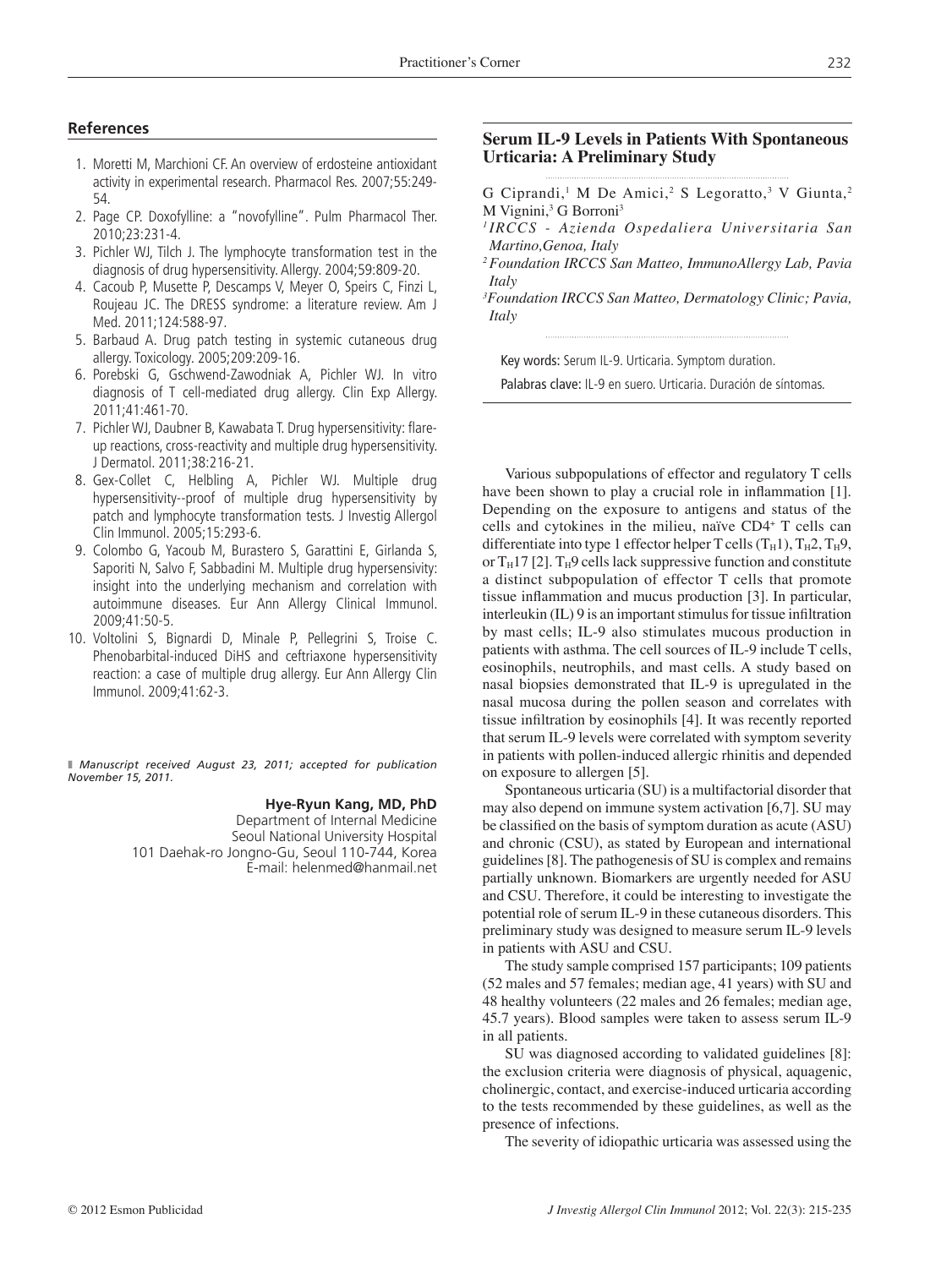

Figure. Left panel, serum IL-9 levels in healthy volunteers and in patients with spontaneous urticaria. Values are represented as median (white line) and IQR (black box). Right panel, serum IL-9 levels in healthy volunteers, patients with chronic symptoms, and patients with acute symptoms. Values are represented as median (white line) and IQR (black box). *P* values between the groups are shown.

urticaria activity score defined in the guidelines (4-point scale [0-3] for wheals and pruritus) [8].

Patients stopped topical or systemic therapy at least 2 weeks before the study began. The study was approved by the local ethics committee and performed with the written informed consent of all participants.

The human IL-9 reagent set (Human IL-9 ELISA Ready-SET-Go!, eBioscience) contains the reagents, buffers, and diluents necessary for performing quantitative enzyme linked immunosorbent assays, as previously reported [5].

Variables were expressed as median (IQR). The Wilcoxon signed rank test was used to compare samples. Serum IL-9 levels in both groups were analyzed using the Kruskal-Wallis test. All calculations were performed using Medcalc 9 (Frank Schoonjans, BE).

Median serum levels of IL-9 differed significantly between healthy volunteers (2.29 [0.35-7.5] pg/mL) and patients with SU (10.07 [2.85-17.49] pg/mL) (*P*<.0001) (Figure).

Participants were further classified into 3 groups: healthy volunteers (30.6%), patients with ASU (35.6%), and patients with CSU (33.8%). Serum IL-9 concentrations were significantly different between the groups (Kruskal-Wallis test, *P*<.0001) (Figure). In addition, patients with CSU had higher levels than controls (*P*=.0156), as did patients with ASU ( $P$ <.0001). There was a significant difference between patients with ASU and CSU  $(P=.0001)$ , although no significant relationship was established between symptom severity and serum IL-9 levels (data not shown).

The recently identified T-cell subset  $T_H9$  is characterized by the production of IL-9 [1,2]. However, IL-9 is also produced by  $T<sub>H</sub>2$  cells. Serum IL-9 has been shown to depend on allergen exposure in patients with allergic rhinitis [5]. The present pilot study was designed to investigate serum IL-9 levels in SU patients. The findings show that serum IL-9 levels were significantly higher in SU than in normal controls and that IL-9 levels depended on symptom duration, but not on symptom severity. Indeed, patients with acute symptoms had the highest IL-9 levels. Although a pathogenic role has been suspected for IL-9 in patients with rhinitis, we present the first preliminary evidence that IL-9 is increased in patients with SU and could depend on symptom duration. However, further studies should be conducted to define a possible pathogenic role of IL-9 in SU and to investigate whether medical treatment could influence IL-9 levels.

The present study demonstrates that acute urticaria is characterized by high levels of IL-9, thus supporting the notion that IL-9 could be involved in the acute phase of inflammatory disorders.

In conclusion, this preliminary study reports that serum IL-9 levels are increased in patients with SU and depend on symptom duration.

### **Acknowledgments**

The authors wish to thank Cristina Torre for outstanding technical support and Serena Buzzacchino for data analysis.

### **References**

- 1. Akdis CA. T cells in health and disease. J Allergy Clin Immunol 2009;123:1022-3.
- 2. Akdis CA, Akdis M. Mechanisms and treatment of allergic disease in the big picture of T regulatory cells. J Allergy Clin Immunol. 2009;123:735-46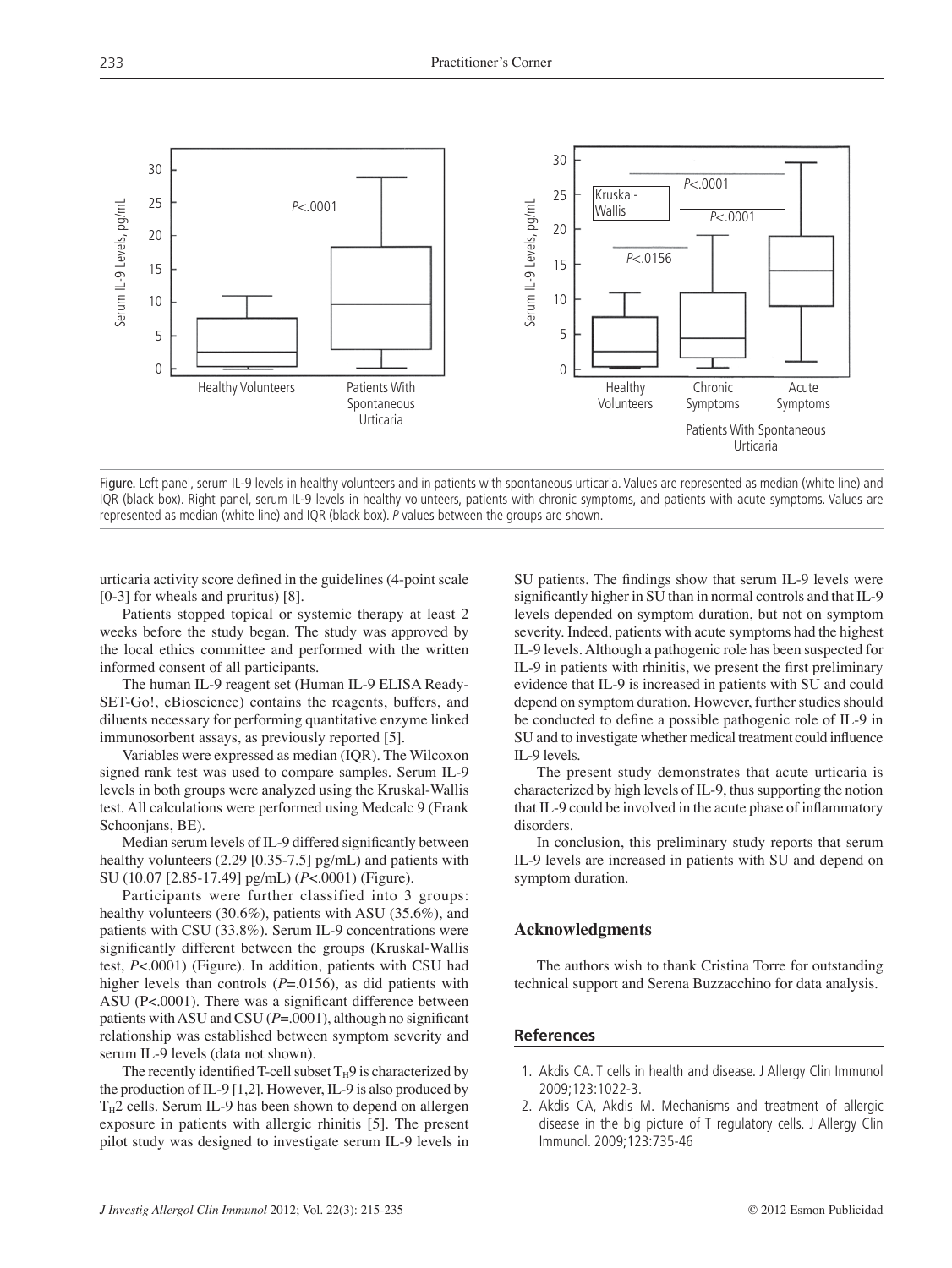- 3. Dardalhon V, Awasthi A, Kwon H, Galileos G, Gao W, Sobel RA, Mitsdoerffer M, Strom TB, Elyaman W, Ho IC, Khoury S, Oukka M, Kuchroo VK. IL-4 inhibits TGF-beta-induced Foxp3+ T cells and, together TGF-beta, generates IL-9+ IL-10+ Foxp3(-) effector T cells. Nat Immunol. 2008;9:1347-55
- 4. Nouri-Aria KT, Pilette C, Jacobson MR, Watanabe H, Durham SR. IL-9 and c-Kit+ mast cells in allergic rhinitis during seasonal allergen exposure: effect of immunotherapy. J Allergy Clin Immunol. 2005;116:73-9
- 5. Ciprandi G. Serum IL-9 in allergic rhinitis. Annals Allergy Asthma Immunol. 2010;104:180-1
- 6. Kaplan AP, Greaves M. Pathogenesis of chronic urticaria. Clin Exp Allergy. 2009;39:777-87
- 7. Hidvégi B, Nagy E, Szabó T, Temesvári E, Marschalkó M, Kárpáti S, Horváth A, Gergely P. Correlation between T-cell and mast cell activity in patients with chronic urticaria. Int Arch Allergy Immunol. 2003;132:177-82.
- 8. Zuberbier T, Asero R, Bindslev-Jensen C, Canonica G, Church MK, Giménez-Arnau A, Grattan CE, Kapp A, Maurer M, Merk HF, Rogala B, Saini S, Sánchez-Borges M, Schmid-Grendelmeier P, Schünemann H, Staubach P, Vena GA, Wedi B; Dermatology Section of the European Academy of Allergology and Clinical Immunology; Global Allergy and Asthma European Network; European Dermatology Forum; World Allergy Organization. EAACI/GA(2)LEN/EDF/WAO guideline: definition, classification and diagnosis of urticaria. Allergy. 2009;64:1417-26.

■ Manuscript received January 31, 2012; accepted for publication *February 28, 2012.*

**Giorgio Ciprandi, MD**

Viale Benedetto XV 6 16132 Genoa, Italy E-mail: gio.cip@libero.it

# **Can Birdseed Contribute to the Spread of Ragweed?**

- M Thibaudon,<sup>1</sup> C Colonnello,<sup>1</sup> JP Besancenot,<sup>1</sup> Y Toloba,<sup>2</sup> H François,<sup>2</sup> D Caillaud<sup>2</sup>
- *1 French Network of Aerobiological Monitoring, Brussieu, France*
- *2 Pulmonary-Allergology Department, University Hospital, Clermont-Ferrand, France*

Key words: Ragweed. Birdseed. Contamination. Spread. Invasive plant.

Palabras clave: Ambrosia. Alimento de pájaros. Contaminación. Plantas invasivas.

Invasive plant species represent a growing threat to the economy, public health, and ecological integrity of many countries. Explaining and predicting the pathways and means of dispersal of these species is essential to ensure prevention and early warning efforts. The present paper addresses *Ambrosia artemisiifolia* L. (common ragweed). This annual plant is a well-documented cause of late-summer allergic rhinitis and seasonal asthma [1]. Native to North America, it entered Europe accidentally during the 19th century and has gradually colonized cultivated fields, wasteland, roadsides, building sites, and disturbed soils, mainly owing to its large seed production. The seeds are very small, not exceeding 3.5-6 mm in their greater dimension, and are difficult to remove from contaminated crop seeds. Their quantity varies widely, although 60 000 per individual seems to be the maximum. Furthermore, they may remain dormant and germinable for decades. Several studies from different countries [2-6] have implicated commercially available bird feed as a possible vector in the dissemination of ragweed in noninvaded areas: for example, 42% of the ragweed populations existing in Bavaria in 2008 could have been introduced with contaminated seeds used for feeding wild and caged birds. Indeed, not many authors assume that the role of pet food has been overestimated to date [7]. In Germany, contamination of retail birdseed mixtures ranges from 0 to 34 seeds per kilogram, with a mean value of 23.8 and an exceptional maximum value of 170 [4]. In France, Chauvel et al [8] quantified the amount of ragweed seeds in sunflower seeds (*Helianthus annuus* L.) and found that if the results varied with the origin of the samples, sunflower for bird feed, more than for crop, was able to spread ragweed seeds, with a viability estimated at about 10%.

However, the situation seems to be improving, for 3 reasons [4]. First, many authors assume that the standards, regulations, and directives promulgated for sunflower seeds intended for cultivation, with a ban on the marketing of batches containing more than 5 alien seeds (all species) per kilogram, would have a knock-on effect on birdseed producers. Second, even if European Union legislation does not set maximum levels of ragweed seed in feedstuffs, since the early 2000s various nonbinding texts have encouraged efforts to achieve the specific purity of birdseed, especially in areas with high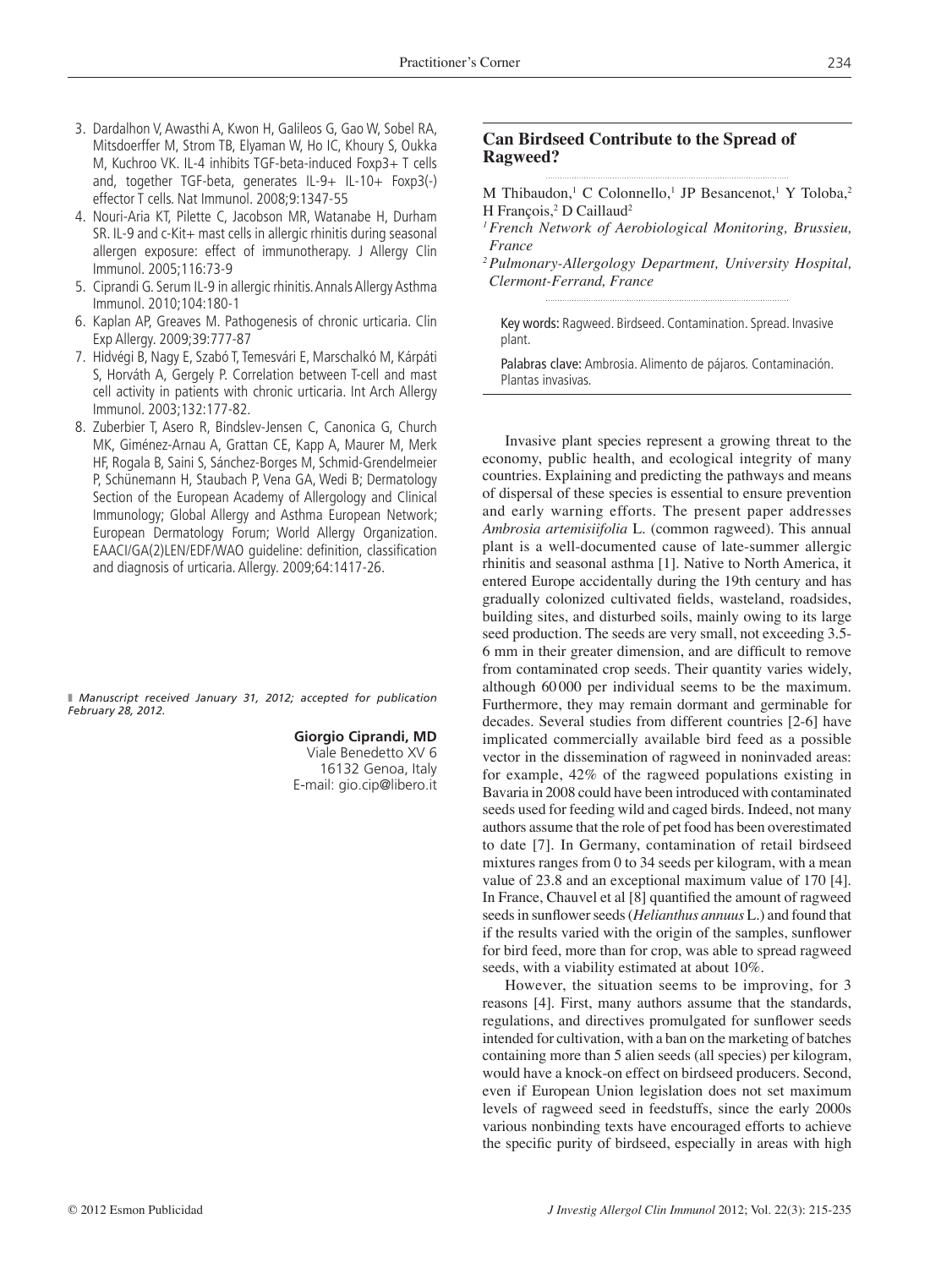| Sample | Packaging, kg | Number of<br>Seeds in the<br>Package | Number of<br>Ragweed<br>Seeds | Percentage of<br>Ragweed Seeds<br>in Weight/Amount | Number of<br>Seeds Put up to<br>Germinate | Number of<br>Seeds Having<br>Germinated |
|--------|---------------|--------------------------------------|-------------------------------|----------------------------------------------------|-------------------------------------------|-----------------------------------------|
| А      |               | 61400                                | 41                            | 0.12/0.07                                          | 10                                        |                                         |
| B      | 1.5           | 21915                                | 61                            | 0.35/0.28                                          | 10                                        |                                         |
|        |               | 47620                                | 56                            | 0.13/0.12                                          | 10                                        |                                         |
| D      |               | 57840                                | 22                            | 0.18/0.04                                          | 10                                        | $\mathbf{O}$                            |
| E      | 1.25          | 19438                                |                               | 0.06/0.03                                          |                                           |                                         |
| F      | $\mathcal{D}$ | 46160                                |                               | 0/0.002                                            |                                           |                                         |
| G      | 0.75          | 12458                                | $\Omega$                      | 0/0                                                |                                           |                                         |
| H      | 1.5           | 21960                                |                               | 0/0                                                |                                           |                                         |

Table. Results of Monitoring of the Ragweed Seeds From 8 Bags of Bird Feed

densities of *Ambrosia* [9]. Third, several countries have already enacted specific legislation: in Switzerland, for instance, since March 2005, commercially available birdseed, whether locally produced or imported, has to be free of ragweed seeds [2]. We examine the situation in France in 2010-2011. In addition, as practically all previous studies are published in botanical, ecological, or agronomical journals, this short paper presents our findings to the allergy community.

Eight bags of birdseed of different brands were bought in several types of shops (eg, small businesses, shopping malls, garden centers). Seven of these bags, referred to below as B to H, contained only sunflower seeds, while the eighth, referred to as A, contained mixed seeds. The content of each bag was passed through 2 punched sieves, the upper sieve having a mesh size of 6.3 mm and the lower sieve a mesh size of 1.6 mm, thereby separating the sample into 3 parts depending on the particle size. The diaspores and their fragments were then identified by their morphological characteristics, both with the naked eye and with the help of a binocular magnifying glass. All the seeds were counted and weighed. When their number allowed, 10 were placed to germinate in Petri dishes near a window and watered every day.

The Table indicates that the presence of ragweed seeds in bird feed varied considerably from one brand to another. Bags G and H did not contain any seed. Bags E and F were very slightly contaminated, with ratios of 0.03% and 0.002%, respectively; however, bags A to D had slightly more ragweed, with ratios of 0.04% to 0.28%. Moreover, 4 out of the 46 seeds that were planted (9%) germinated successfully.

If our germination ratio is close to the estimation of Chauvel et al [8] and almost 5 times higher than that of Vitalos and Karrer [7], the contamination ratio is much lower than that reported in the literature. A possible explanation is that our experiment was conducted on bags packaged very recently (end of 2010), thus verifying, albeit to a slight extent, the hypothesis that more effective processing is applied to birdseed today at harvest time. Nevertheless, even if the proportion of seeds is not significant in terms of amount or in terms of weight, contamination with ragweed is sufficient to be a potential source for dispersal, especially since almost 1 seed out of 10 is able to germinate.

Seeds used in livestock farming have to be ground and exposed to heat and/or high pressure. These processes eliminate 99% of viable seeds [10]. However, bird feed is not yet treated in any way by the feed industry to destroy all the seeds of harmful plants. Therefore, our results point to the need for tougher laws. Advances are being made. In France, a bill dated July 13, 2011 suggested limiting the level of ragweed seeds in bird feed. At the same time, on June 16, 2011, the European Commission enacted regulation No. 574/2011 concerning the tolerable level of undesirable substances in animal feed, including birdseed: the maximum content was fixed at 3000 ppm (ie, 3000 mg/kg) for weed seeds in general and at 50 ppm for *Ambrosia* species. The provisions regarding ragweed became applicable on January 1, 2012. However, the most suitable measure would probably be to authorize the production of birdseed only in noninvaded areas.

### **Acknowledgments**

All the authors certify that they have no actual or potential conflicts of interest in relation to this article. They did not receive any funding for the present study.

### **References**

- 1. Laaidi M, Laaidi K, Besancenot JP, Thibaudon M. Ragweed in France: an invasive plant and its allergenic pollen. Ann Allergy Asthma Immunol. 2003;91:195-201.
- 2. Bohren C. Ambrosia artemisiifolia L. in Switzerland: concerted actions to prevent further spreading. Nachrichtenbl Dtsch Pflanzenschutzd. 2006;58:304-8.
- 3. Brandes D, Nitzsche J. Biology, introduction, dispersal, and distribution of common ragweed (Ambrosia artemisiifolia L.) with special regard to Germany. Nachrichtenbl Dtsch Pflanzenschutzd. 2006;58:286-91.
- 4. Van Denderen PD, Tamis WLM, Van Valkenburg JLCH. Risks of introduction of alien plant species, particularly from the genus Ambrosia, via seeds imported for fodder and birdseed. Gorteria. 2010;34:65-85.